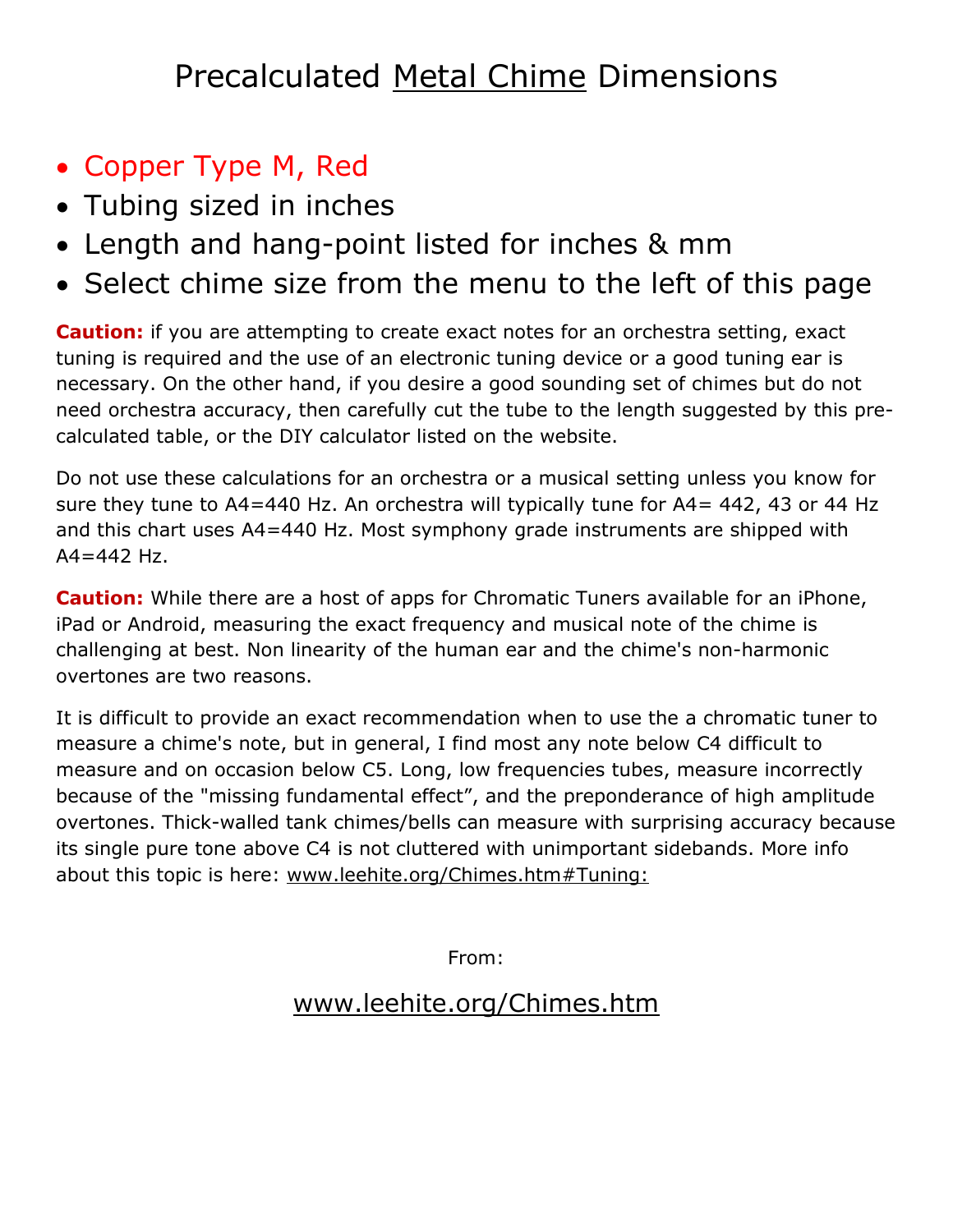| Copper, Type M (Red), Nominal size = 1/2"<br>A=440 Hz, tube open at both ends<br>Material =<br>$OD$ inches $=$<br>0.625<br><b>ID</b> inches $=$<br><b>Copper</b><br>0.569<br>$Wall = 0.028$<br>* Tubing length calculated for fundamental frequency ** Hang Point is for fundamental frequency node<br>inches<br>Hang<br>Hang<br>$A = 440$<br>$A = 440$<br>Hang<br>Hang<br>Point**<br>Point**<br>Length *<br>Length *<br>Point**<br>Length *<br>Point**<br>Freq.<br>Length *<br>Octave<br>Freq.<br>Octave<br>inches<br>Hz<br>inches<br><b>Note</b><br>Hz<br>inches<br><b>Note</b><br>inches<br>mm<br>mm<br>mm<br>mm<br>12 11/16<br>$3 \frac{3}{16}$<br>56 1/2<br>523.30<br>14 1/8<br>358.5<br>80.4<br>C <sub>1</sub><br>32.70<br>1,434.0<br>321.5<br>C <sub>5</sub><br>$C^{\#}/D^D$<br>$C^{\frac{\pi}{}}/D^b$<br>54 15/16<br>12 5/16<br>312.6<br>554.40<br>13 3/4<br>$3 \frac{1}{16}$<br>78.2<br>34.60<br>1,394.3<br>349.0<br>11 15/16<br>3<br>53 5/16<br>13 5/16<br>D<br>36.70<br>1,353.1<br>303.4<br>D<br>587.30<br>337.9<br>75.8<br>$D^{\#}/E^b$<br>$D^{\prime\prime}/E^b$<br>$2 \frac{7}{8}$<br>11 5/8<br>622.30<br>12 15/16<br>73.6<br>38.90<br>51 13/16<br>1,315.0<br>294.8<br>328.4<br>$11 \t1/4$<br>2 13/16<br>Е<br>50 5/16<br>Е<br>71.5<br>41.21<br>1,276.9<br>286.3<br>659.30<br>12 9/16<br>318.8<br>F<br>10 15/16<br>F<br>$2 \frac{3}{4}$<br>7/8<br>$12 \t1/4$<br>43.70<br>1,240.4<br>278.1<br>698.50<br>310.9<br>69.7<br>48<br>$F#/\overline{G}^D$<br>$F# / G^D$<br>1/2<br>10 5/8<br>7/8<br>2 11/16<br>46.30<br>1,205.6<br>270.3<br>740.00<br>11<br>301.4<br>67.6<br>47<br>10 5/16<br>29/16<br>G<br>1/8<br>262.5<br>9/16<br>65.8<br>49.00<br>1,170.7<br>G<br>784.00<br>293.5<br>46<br>11<br>$G^{\#}/A^D$<br>$G^H/A^D$<br>7/8<br>10 1/16<br>$2 \frac{1}{2}$<br>255.3<br>3/16<br>63.7<br>51.90<br>44<br>1,138.9<br>830.60<br>11<br>283.9<br>$9 \frac{3}{4}$<br>9/16<br>7/8<br>27/16<br>61.9<br>55.01<br>43<br>1,105.6<br>247.9<br>Α<br>880.00<br>10 <sup>°</sup><br>276.0<br>A<br>$A^{\#}/B^D$<br>$A^H/B^D$<br>9 1/2<br>$2 \frac{3}{8}$<br>42 5/16<br>240.8<br>932.30<br>9/16<br>58.30<br>1,073.9<br>10 <sup>°</sup><br>268.1<br>60.1<br>$9 \t1/4$<br>$2\,5/16$<br>1/8<br>1/4<br>В<br>61.70<br>41<br>1,043.8<br>234.0<br>В<br>987.80<br>10 <sup>°</sup><br>260.1<br>58.3<br>C <sub>2</sub><br>65.40<br>39 15/16<br>8 15/16<br>$2 \frac{1}{4}$<br>253.8<br>56.9<br>227.3<br>C <sub>6</sub><br>1.046.50<br>10<br>1,013.6<br>$C^{\prime\prime}/D^D$<br>$C^{\prime\prime}/D^D$<br>$2 \frac{3}{16}$<br>8 11/16<br>69.30<br>38 13/16<br>220.9<br>1,108.70<br>9 11/16<br>55.1<br>985.1<br>245.9<br>8 7/16<br>214.4<br>7/16<br>$2 \frac{1}{8}$<br>73.41<br>37 11/16<br>956.5<br>D<br>1,174.61<br>9<br>239.5<br>53.7<br>D<br>$D^{\pi}/E^b$<br>$D^{\pi}/E^b$<br>8 3/16<br>$2 \frac{1}{16}$<br>36 5/8<br>208.4<br>233.2<br>77.80<br>929.5<br>1,244.50<br>9<br>3/16<br>52.3<br>8<br>$\overline{2}$<br>Е<br>Е<br>82.40<br>9/16<br>902.6<br>202.4<br>1,318.50<br>7/8<br>225.2<br>50.5<br>35<br>8<br>F<br>$7 \frac{3}{4}$<br>F<br>1 15/16<br>9/16<br>196.7<br>5/8<br>218.9<br>49.1<br>87.30<br>34<br>877.2<br>1,397.00<br>8<br>$F#/\overline{G}^D$<br>$F# / G^D$<br>$7 \frac{1}{2}$<br>17/8<br>47.7<br>92.50<br>9/16<br>851.8<br>191.0<br>1,480.00<br>3/8<br>212.6<br>33<br>8<br>7 5/16<br>1 13/16<br>98.01<br>5/8<br>3/16<br>207.8<br>46.6<br>G<br>32 <sup>2</sup><br>828.0<br>185.6<br>G<br>1,568.00<br>8<br>$G^{\#}/A^D$<br>$G^{\#}/A^D$<br>103.80<br>31 11/16<br>$7 \frac{1}{8}$<br>180.3<br>$1 \frac{3}{4}$<br>201.5<br>45.2<br>804.2<br>1,661.20<br>7 15/16<br>6 15/16<br>$1 \frac{3}{4}$<br>110.00<br>30 13/16<br>782.0<br>175.3<br>195.1<br>43.7<br>1,760.00<br>7 11/16<br>Α<br>Α<br>$A^{\#}/B^{\sigma}$<br>$A^H/B^D$<br>6 11/16<br>170.4<br>1 11/16<br>116.50<br>29 15/16<br>759.8<br>1,864.60<br>$7 \t1/2$<br>190.4<br>42.7<br>$6 \frac{1}{2}$<br>$1 \t5/8$<br>29 1/16<br>165.4<br>7 1/4<br>41.3<br>В<br>123.50<br>737.6<br>B<br>1,975.50<br>184.0<br>65/16<br>19/16<br>C <sub>3</sub><br>1/4<br>717.0<br>C <sub>7</sub><br>7 1/16<br>40.2<br>130.81<br>160.7<br>2,093.00<br>179.2<br>28<br>$C^{\prime\prime}/D^b$<br>$C^{\#}/D^b$<br>27 7/16<br>$6 \frac{1}{8}$<br>2.217.40<br>$6$ $7/8$<br>19/16<br>138.60<br>696.4<br>156.1<br>174.5<br>39.1<br>6<br>11/2<br>26 11/16<br>6 11/16<br>D<br>146.80<br>677.3<br>151.9<br>D<br>2,349.20<br>169.7<br>38.1<br>$D^{\prime\prime}/E^b$<br>$D^{\#}/E^b$<br>5 13/16<br>17/16<br>25 7/8<br>2,489.01<br>$6 \t1/2$<br>155.60<br>656.7<br>147.2<br>165.0<br>37.0<br>Е<br>Е<br>17/16<br>25 3/16<br>$5 \frac{5}{8}$<br>639.3<br>143.3<br>2,637.00<br>$6\quad 5/16$<br>35.9<br>164.80<br>160.2<br>F<br>174.61<br>24 7/16<br>5 1/2<br>620.2<br>139.1<br>F<br>2,794.00<br>$6 \t1/8$<br>$1 \frac{3}{8}$<br>155.5<br>34.9<br>$F#/\overline{G}^D$<br>$F#/G^0$<br>5 5/16<br>$1 \frac{5}{16}$<br>185.00<br>23 3/4<br>602.8<br>135.1<br>2,960.00<br>5 15/16<br>150.7<br>33.8<br>23 1/16<br>5 3/16<br>585.3<br>$5 \frac{3}{4}$<br>$1 \frac{5}{16}$<br>32.7<br>196.00<br>131.2<br>3,136.00<br>145.9<br>G<br>G<br>$G^{\#}/A^D$<br>$G^H/A^D$<br>5<br>$1 \t1/4$<br>207.70<br>22 7/16<br>5 5/8<br>32.0<br>569.5<br>127.7<br>3,322.41<br>142.8<br>21 13/16<br>4 7/8<br>$1 \t1/4$<br>220.00<br>553.6<br>124.1<br>3,520.00<br>5 7/16<br>138.0<br>30.9<br>Α<br>Α<br>$A^{\#}/B^D$<br>$A^{\overline{n}}/B^{\overline{D}}$<br>$4 \frac{3}{4}$<br>$1 \frac{3}{16}$<br>21 3/16<br>120.6<br>3,729.20<br>30.2<br>233.10<br>537.7<br>5 5/16<br>134.8<br>$4\,5/8$<br>$1 \t1/8$<br>29.2<br>В<br>246.90<br>20 9/16<br>521.9<br>117.0<br>3,951.00<br>$5 \t1/8$<br>130.1<br>В<br>4 1/2<br>C <sub>4</sub><br>$1 \t1/8$<br>261.60<br>20<br>507.6<br>113.8<br>C <sub>8</sub><br>4,186.00<br>5<br>126.9<br>28.5<br>$C^{\frac{\pi}{}}/D^b$<br>$C^{\#}/D^D$<br>$4 \frac{3}{8}$<br>11/16<br>277.20<br>19 3/8<br>4,434.81<br>491.7<br>110.2<br>4 7/8<br>123.7<br>27.7<br>4 1/4<br>11/16<br>18 7/8<br>293.70<br>479.0<br>107.4<br>4,698.40<br>4 11/16<br>119.0<br>26.7<br>D<br>D<br>$D^{\frac{\pi}{r}}/E^b$<br>$D^{\#}/E^b$<br>18 5/16<br>4 1/8<br>4 9/16<br>$\mathbf{1}$<br>311.10<br>464.8<br>104.2<br> 4,978.00<br>115.8<br>26.0<br>$\overline{4}$<br>$\mathbf{1}$<br>Е<br>25.3<br>329.61<br>17 13/16<br>452.1<br>101.4<br>Е<br>5,274.00<br>4 7/16<br>112.6<br>$\mathsf F$<br>$3 \frac{7}{8}$<br>F<br>15/16<br>349.30<br>17 5/16<br>439.4<br>98.5<br>5,588.00<br>4 5/16<br>109.5<br>24.5<br>$F# / G^D$<br>$F# / G^D$<br>$3 \frac{3}{4}$<br>15/16<br>370.00<br>16 13/16<br>95.7<br>5,920.00<br>4 3/16<br>106.3<br>23.8<br>426.7<br>3 11/16<br>15/16<br>G<br>392.00<br>16 5/16<br>414.0<br>92.8<br>G<br>6,272.00<br>4 1/16<br>103.1<br>23.1<br>$G^{\#}/A^D$<br>$G''/A^D$<br>3 9/16<br>15 7/8<br>7/8<br>22.4<br>415.30<br>402.9<br>90.3<br>6,644.80<br>3 15/16<br>99.9<br>37/16<br>7/8<br>15 3/8<br>22.0<br>440.01<br>390.2<br>87.5<br>7,040.00<br>$3 \t7/8$<br>98.3<br>A<br>Α<br>$A^H/B^D$<br>$A^H/B^D$<br>$3 \frac{3}{8}$<br>13/16<br>466.20<br>7,458.40<br>$3 \frac{3}{4}$<br>21.3<br>14 15/16<br>379.1<br>85.0<br>95.2<br>$3 \t1/4$<br>14 9/16<br>$3 \t5/8$<br>13/16<br>20.6<br>В<br>493.91<br>369.6<br>82.9<br>B<br>7,902.01<br>92.0<br>www.home.fuse.net/engineering/Chimes.htm | <b>Tubular Wind Chime Dimensions</b> |  |  |  |  |                |          |        |       |      |      |  |  |  |
|-------------------------------------------------------------------------------------------------------------------------------------------------------------------------------------------------------------------------------------------------------------------------------------------------------------------------------------------------------------------------------------------------------------------------------------------------------------------------------------------------------------------------------------------------------------------------------------------------------------------------------------------------------------------------------------------------------------------------------------------------------------------------------------------------------------------------------------------------------------------------------------------------------------------------------------------------------------------------------------------------------------------------------------------------------------------------------------------------------------------------------------------------------------------------------------------------------------------------------------------------------------------------------------------------------------------------------------------------------------------------------------------------------------------------------------------------------------------------------------------------------------------------------------------------------------------------------------------------------------------------------------------------------------------------------------------------------------------------------------------------------------------------------------------------------------------------------------------------------------------------------------------------------------------------------------------------------------------------------------------------------------------------------------------------------------------------------------------------------------------------------------------------------------------------------------------------------------------------------------------------------------------------------------------------------------------------------------------------------------------------------------------------------------------------------------------------------------------------------------------------------------------------------------------------------------------------------------------------------------------------------------------------------------------------------------------------------------------------------------------------------------------------------------------------------------------------------------------------------------------------------------------------------------------------------------------------------------------------------------------------------------------------------------------------------------------------------------------------------------------------------------------------------------------------------------------------------------------------------------------------------------------------------------------------------------------------------------------------------------------------------------------------------------------------------------------------------------------------------------------------------------------------------------------------------------------------------------------------------------------------------------------------------------------------------------------------------------------------------------------------------------------------------------------------------------------------------------------------------------------------------------------------------------------------------------------------------------------------------------------------------------------------------------------------------------------------------------------------------------------------------------------------------------------------------------------------------------------------------------------------------------------------------------------------------------------------------------------------------------------------------------------------------------------------------------------------------------------------------------------------------------------------------------------------------------------------------------------------------------------------------------------------------------------------------------------------------------------------------------------------------------------------------------------------------------------------------------------------------------------------------------------------------------------------------------------------------------------------------------------------------------------------------------------------------------------------------------------------------------------------------------------------------------------------------------------------------------------------------------------------------------------------------------------------------------------------------------------------------------------------------------------------------------------------------------------------------------------------------------------------------------------------------------------------------------------------------------------------------------------------------------------------------------------------------------------------------------------------------------------------------------------------------------------------------------------------------------------------------------------------------------------------------------------------------------------------------------------------------------------------------------------------------------------------------------------------------------------------------------------------------------------------------------------------------------------------------------------------------------------------------------------------------------------------------------------------------------------------------------------------------------------------------------------------------------------------------------------------------------------------------------------------------------------------------------------------------------------------------------------------------------------------------------------------------------------------------------------------------------------------------------------------------------------------------------------------------------------------------------------------------------------------------------------------------------------------------------------------------------------------------------------------------------------------------------------------------------------------------------------------------------------------------------------------------------|--------------------------------------|--|--|--|--|----------------|----------|--------|-------|------|------|--|--|--|
|                                                                                                                                                                                                                                                                                                                                                                                                                                                                                                                                                                                                                                                                                                                                                                                                                                                                                                                                                                                                                                                                                                                                                                                                                                                                                                                                                                                                                                                                                                                                                                                                                                                                                                                                                                                                                                                                                                                                                                                                                                                                                                                                                                                                                                                                                                                                                                                                                                                                                                                                                                                                                                                                                                                                                                                                                                                                                                                                                                                                                                                                                                                                                                                                                                                                                                                                                                                                                                                                                                                                                                                                                                                                                                                                                                                                                                                                                                                                                                                                                                                                                                                                                                                                                                                                                                                                                                                                                                                                                                                                                                                                                                                                                                                                                                                                                                                                                                                                                                                                                                                                                                                                                                                                                                                                                                                                                                                                                                                                                                                                                                                                                                                                                                                                                                                                                                                                                                                                                                                                                                                                                                                                                                                                                                                                                                                                                                                                                                                                                                                                                                                                                                                                                                                                                                                                                                                                                                                                                                                                                                                                                                                                                                                     |                                      |  |  |  |  |                |          |        |       |      |      |  |  |  |
|                                                                                                                                                                                                                                                                                                                                                                                                                                                                                                                                                                                                                                                                                                                                                                                                                                                                                                                                                                                                                                                                                                                                                                                                                                                                                                                                                                                                                                                                                                                                                                                                                                                                                                                                                                                                                                                                                                                                                                                                                                                                                                                                                                                                                                                                                                                                                                                                                                                                                                                                                                                                                                                                                                                                                                                                                                                                                                                                                                                                                                                                                                                                                                                                                                                                                                                                                                                                                                                                                                                                                                                                                                                                                                                                                                                                                                                                                                                                                                                                                                                                                                                                                                                                                                                                                                                                                                                                                                                                                                                                                                                                                                                                                                                                                                                                                                                                                                                                                                                                                                                                                                                                                                                                                                                                                                                                                                                                                                                                                                                                                                                                                                                                                                                                                                                                                                                                                                                                                                                                                                                                                                                                                                                                                                                                                                                                                                                                                                                                                                                                                                                                                                                                                                                                                                                                                                                                                                                                                                                                                                                                                                                                                                                     |                                      |  |  |  |  |                |          |        |       |      |      |  |  |  |
|                                                                                                                                                                                                                                                                                                                                                                                                                                                                                                                                                                                                                                                                                                                                                                                                                                                                                                                                                                                                                                                                                                                                                                                                                                                                                                                                                                                                                                                                                                                                                                                                                                                                                                                                                                                                                                                                                                                                                                                                                                                                                                                                                                                                                                                                                                                                                                                                                                                                                                                                                                                                                                                                                                                                                                                                                                                                                                                                                                                                                                                                                                                                                                                                                                                                                                                                                                                                                                                                                                                                                                                                                                                                                                                                                                                                                                                                                                                                                                                                                                                                                                                                                                                                                                                                                                                                                                                                                                                                                                                                                                                                                                                                                                                                                                                                                                                                                                                                                                                                                                                                                                                                                                                                                                                                                                                                                                                                                                                                                                                                                                                                                                                                                                                                                                                                                                                                                                                                                                                                                                                                                                                                                                                                                                                                                                                                                                                                                                                                                                                                                                                                                                                                                                                                                                                                                                                                                                                                                                                                                                                                                                                                                                                     |                                      |  |  |  |  |                |          |        |       |      |      |  |  |  |
|                                                                                                                                                                                                                                                                                                                                                                                                                                                                                                                                                                                                                                                                                                                                                                                                                                                                                                                                                                                                                                                                                                                                                                                                                                                                                                                                                                                                                                                                                                                                                                                                                                                                                                                                                                                                                                                                                                                                                                                                                                                                                                                                                                                                                                                                                                                                                                                                                                                                                                                                                                                                                                                                                                                                                                                                                                                                                                                                                                                                                                                                                                                                                                                                                                                                                                                                                                                                                                                                                                                                                                                                                                                                                                                                                                                                                                                                                                                                                                                                                                                                                                                                                                                                                                                                                                                                                                                                                                                                                                                                                                                                                                                                                                                                                                                                                                                                                                                                                                                                                                                                                                                                                                                                                                                                                                                                                                                                                                                                                                                                                                                                                                                                                                                                                                                                                                                                                                                                                                                                                                                                                                                                                                                                                                                                                                                                                                                                                                                                                                                                                                                                                                                                                                                                                                                                                                                                                                                                                                                                                                                                                                                                                                                     |                                      |  |  |  |  |                |          |        |       |      |      |  |  |  |
|                                                                                                                                                                                                                                                                                                                                                                                                                                                                                                                                                                                                                                                                                                                                                                                                                                                                                                                                                                                                                                                                                                                                                                                                                                                                                                                                                                                                                                                                                                                                                                                                                                                                                                                                                                                                                                                                                                                                                                                                                                                                                                                                                                                                                                                                                                                                                                                                                                                                                                                                                                                                                                                                                                                                                                                                                                                                                                                                                                                                                                                                                                                                                                                                                                                                                                                                                                                                                                                                                                                                                                                                                                                                                                                                                                                                                                                                                                                                                                                                                                                                                                                                                                                                                                                                                                                                                                                                                                                                                                                                                                                                                                                                                                                                                                                                                                                                                                                                                                                                                                                                                                                                                                                                                                                                                                                                                                                                                                                                                                                                                                                                                                                                                                                                                                                                                                                                                                                                                                                                                                                                                                                                                                                                                                                                                                                                                                                                                                                                                                                                                                                                                                                                                                                                                                                                                                                                                                                                                                                                                                                                                                                                                                                     |                                      |  |  |  |  |                |          |        |       |      |      |  |  |  |
|                                                                                                                                                                                                                                                                                                                                                                                                                                                                                                                                                                                                                                                                                                                                                                                                                                                                                                                                                                                                                                                                                                                                                                                                                                                                                                                                                                                                                                                                                                                                                                                                                                                                                                                                                                                                                                                                                                                                                                                                                                                                                                                                                                                                                                                                                                                                                                                                                                                                                                                                                                                                                                                                                                                                                                                                                                                                                                                                                                                                                                                                                                                                                                                                                                                                                                                                                                                                                                                                                                                                                                                                                                                                                                                                                                                                                                                                                                                                                                                                                                                                                                                                                                                                                                                                                                                                                                                                                                                                                                                                                                                                                                                                                                                                                                                                                                                                                                                                                                                                                                                                                                                                                                                                                                                                                                                                                                                                                                                                                                                                                                                                                                                                                                                                                                                                                                                                                                                                                                                                                                                                                                                                                                                                                                                                                                                                                                                                                                                                                                                                                                                                                                                                                                                                                                                                                                                                                                                                                                                                                                                                                                                                                                                     |                                      |  |  |  |  |                |          |        |       |      |      |  |  |  |
|                                                                                                                                                                                                                                                                                                                                                                                                                                                                                                                                                                                                                                                                                                                                                                                                                                                                                                                                                                                                                                                                                                                                                                                                                                                                                                                                                                                                                                                                                                                                                                                                                                                                                                                                                                                                                                                                                                                                                                                                                                                                                                                                                                                                                                                                                                                                                                                                                                                                                                                                                                                                                                                                                                                                                                                                                                                                                                                                                                                                                                                                                                                                                                                                                                                                                                                                                                                                                                                                                                                                                                                                                                                                                                                                                                                                                                                                                                                                                                                                                                                                                                                                                                                                                                                                                                                                                                                                                                                                                                                                                                                                                                                                                                                                                                                                                                                                                                                                                                                                                                                                                                                                                                                                                                                                                                                                                                                                                                                                                                                                                                                                                                                                                                                                                                                                                                                                                                                                                                                                                                                                                                                                                                                                                                                                                                                                                                                                                                                                                                                                                                                                                                                                                                                                                                                                                                                                                                                                                                                                                                                                                                                                                                                     |                                      |  |  |  |  |                |          |        |       |      |      |  |  |  |
|                                                                                                                                                                                                                                                                                                                                                                                                                                                                                                                                                                                                                                                                                                                                                                                                                                                                                                                                                                                                                                                                                                                                                                                                                                                                                                                                                                                                                                                                                                                                                                                                                                                                                                                                                                                                                                                                                                                                                                                                                                                                                                                                                                                                                                                                                                                                                                                                                                                                                                                                                                                                                                                                                                                                                                                                                                                                                                                                                                                                                                                                                                                                                                                                                                                                                                                                                                                                                                                                                                                                                                                                                                                                                                                                                                                                                                                                                                                                                                                                                                                                                                                                                                                                                                                                                                                                                                                                                                                                                                                                                                                                                                                                                                                                                                                                                                                                                                                                                                                                                                                                                                                                                                                                                                                                                                                                                                                                                                                                                                                                                                                                                                                                                                                                                                                                                                                                                                                                                                                                                                                                                                                                                                                                                                                                                                                                                                                                                                                                                                                                                                                                                                                                                                                                                                                                                                                                                                                                                                                                                                                                                                                                                                                     |                                      |  |  |  |  |                |          |        |       |      |      |  |  |  |
|                                                                                                                                                                                                                                                                                                                                                                                                                                                                                                                                                                                                                                                                                                                                                                                                                                                                                                                                                                                                                                                                                                                                                                                                                                                                                                                                                                                                                                                                                                                                                                                                                                                                                                                                                                                                                                                                                                                                                                                                                                                                                                                                                                                                                                                                                                                                                                                                                                                                                                                                                                                                                                                                                                                                                                                                                                                                                                                                                                                                                                                                                                                                                                                                                                                                                                                                                                                                                                                                                                                                                                                                                                                                                                                                                                                                                                                                                                                                                                                                                                                                                                                                                                                                                                                                                                                                                                                                                                                                                                                                                                                                                                                                                                                                                                                                                                                                                                                                                                                                                                                                                                                                                                                                                                                                                                                                                                                                                                                                                                                                                                                                                                                                                                                                                                                                                                                                                                                                                                                                                                                                                                                                                                                                                                                                                                                                                                                                                                                                                                                                                                                                                                                                                                                                                                                                                                                                                                                                                                                                                                                                                                                                                                                     |                                      |  |  |  |  |                |          |        |       |      |      |  |  |  |
|                                                                                                                                                                                                                                                                                                                                                                                                                                                                                                                                                                                                                                                                                                                                                                                                                                                                                                                                                                                                                                                                                                                                                                                                                                                                                                                                                                                                                                                                                                                                                                                                                                                                                                                                                                                                                                                                                                                                                                                                                                                                                                                                                                                                                                                                                                                                                                                                                                                                                                                                                                                                                                                                                                                                                                                                                                                                                                                                                                                                                                                                                                                                                                                                                                                                                                                                                                                                                                                                                                                                                                                                                                                                                                                                                                                                                                                                                                                                                                                                                                                                                                                                                                                                                                                                                                                                                                                                                                                                                                                                                                                                                                                                                                                                                                                                                                                                                                                                                                                                                                                                                                                                                                                                                                                                                                                                                                                                                                                                                                                                                                                                                                                                                                                                                                                                                                                                                                                                                                                                                                                                                                                                                                                                                                                                                                                                                                                                                                                                                                                                                                                                                                                                                                                                                                                                                                                                                                                                                                                                                                                                                                                                                                                     |                                      |  |  |  |  |                |          |        |       |      |      |  |  |  |
|                                                                                                                                                                                                                                                                                                                                                                                                                                                                                                                                                                                                                                                                                                                                                                                                                                                                                                                                                                                                                                                                                                                                                                                                                                                                                                                                                                                                                                                                                                                                                                                                                                                                                                                                                                                                                                                                                                                                                                                                                                                                                                                                                                                                                                                                                                                                                                                                                                                                                                                                                                                                                                                                                                                                                                                                                                                                                                                                                                                                                                                                                                                                                                                                                                                                                                                                                                                                                                                                                                                                                                                                                                                                                                                                                                                                                                                                                                                                                                                                                                                                                                                                                                                                                                                                                                                                                                                                                                                                                                                                                                                                                                                                                                                                                                                                                                                                                                                                                                                                                                                                                                                                                                                                                                                                                                                                                                                                                                                                                                                                                                                                                                                                                                                                                                                                                                                                                                                                                                                                                                                                                                                                                                                                                                                                                                                                                                                                                                                                                                                                                                                                                                                                                                                                                                                                                                                                                                                                                                                                                                                                                                                                                                                     |                                      |  |  |  |  |                |          |        |       |      |      |  |  |  |
|                                                                                                                                                                                                                                                                                                                                                                                                                                                                                                                                                                                                                                                                                                                                                                                                                                                                                                                                                                                                                                                                                                                                                                                                                                                                                                                                                                                                                                                                                                                                                                                                                                                                                                                                                                                                                                                                                                                                                                                                                                                                                                                                                                                                                                                                                                                                                                                                                                                                                                                                                                                                                                                                                                                                                                                                                                                                                                                                                                                                                                                                                                                                                                                                                                                                                                                                                                                                                                                                                                                                                                                                                                                                                                                                                                                                                                                                                                                                                                                                                                                                                                                                                                                                                                                                                                                                                                                                                                                                                                                                                                                                                                                                                                                                                                                                                                                                                                                                                                                                                                                                                                                                                                                                                                                                                                                                                                                                                                                                                                                                                                                                                                                                                                                                                                                                                                                                                                                                                                                                                                                                                                                                                                                                                                                                                                                                                                                                                                                                                                                                                                                                                                                                                                                                                                                                                                                                                                                                                                                                                                                                                                                                                                                     |                                      |  |  |  |  |                |          |        |       |      |      |  |  |  |
|                                                                                                                                                                                                                                                                                                                                                                                                                                                                                                                                                                                                                                                                                                                                                                                                                                                                                                                                                                                                                                                                                                                                                                                                                                                                                                                                                                                                                                                                                                                                                                                                                                                                                                                                                                                                                                                                                                                                                                                                                                                                                                                                                                                                                                                                                                                                                                                                                                                                                                                                                                                                                                                                                                                                                                                                                                                                                                                                                                                                                                                                                                                                                                                                                                                                                                                                                                                                                                                                                                                                                                                                                                                                                                                                                                                                                                                                                                                                                                                                                                                                                                                                                                                                                                                                                                                                                                                                                                                                                                                                                                                                                                                                                                                                                                                                                                                                                                                                                                                                                                                                                                                                                                                                                                                                                                                                                                                                                                                                                                                                                                                                                                                                                                                                                                                                                                                                                                                                                                                                                                                                                                                                                                                                                                                                                                                                                                                                                                                                                                                                                                                                                                                                                                                                                                                                                                                                                                                                                                                                                                                                                                                                                                                     |                                      |  |  |  |  |                |          |        |       |      |      |  |  |  |
|                                                                                                                                                                                                                                                                                                                                                                                                                                                                                                                                                                                                                                                                                                                                                                                                                                                                                                                                                                                                                                                                                                                                                                                                                                                                                                                                                                                                                                                                                                                                                                                                                                                                                                                                                                                                                                                                                                                                                                                                                                                                                                                                                                                                                                                                                                                                                                                                                                                                                                                                                                                                                                                                                                                                                                                                                                                                                                                                                                                                                                                                                                                                                                                                                                                                                                                                                                                                                                                                                                                                                                                                                                                                                                                                                                                                                                                                                                                                                                                                                                                                                                                                                                                                                                                                                                                                                                                                                                                                                                                                                                                                                                                                                                                                                                                                                                                                                                                                                                                                                                                                                                                                                                                                                                                                                                                                                                                                                                                                                                                                                                                                                                                                                                                                                                                                                                                                                                                                                                                                                                                                                                                                                                                                                                                                                                                                                                                                                                                                                                                                                                                                                                                                                                                                                                                                                                                                                                                                                                                                                                                                                                                                                                                     |                                      |  |  |  |  |                |          |        |       |      |      |  |  |  |
|                                                                                                                                                                                                                                                                                                                                                                                                                                                                                                                                                                                                                                                                                                                                                                                                                                                                                                                                                                                                                                                                                                                                                                                                                                                                                                                                                                                                                                                                                                                                                                                                                                                                                                                                                                                                                                                                                                                                                                                                                                                                                                                                                                                                                                                                                                                                                                                                                                                                                                                                                                                                                                                                                                                                                                                                                                                                                                                                                                                                                                                                                                                                                                                                                                                                                                                                                                                                                                                                                                                                                                                                                                                                                                                                                                                                                                                                                                                                                                                                                                                                                                                                                                                                                                                                                                                                                                                                                                                                                                                                                                                                                                                                                                                                                                                                                                                                                                                                                                                                                                                                                                                                                                                                                                                                                                                                                                                                                                                                                                                                                                                                                                                                                                                                                                                                                                                                                                                                                                                                                                                                                                                                                                                                                                                                                                                                                                                                                                                                                                                                                                                                                                                                                                                                                                                                                                                                                                                                                                                                                                                                                                                                                                                     |                                      |  |  |  |  |                |          |        |       |      |      |  |  |  |
|                                                                                                                                                                                                                                                                                                                                                                                                                                                                                                                                                                                                                                                                                                                                                                                                                                                                                                                                                                                                                                                                                                                                                                                                                                                                                                                                                                                                                                                                                                                                                                                                                                                                                                                                                                                                                                                                                                                                                                                                                                                                                                                                                                                                                                                                                                                                                                                                                                                                                                                                                                                                                                                                                                                                                                                                                                                                                                                                                                                                                                                                                                                                                                                                                                                                                                                                                                                                                                                                                                                                                                                                                                                                                                                                                                                                                                                                                                                                                                                                                                                                                                                                                                                                                                                                                                                                                                                                                                                                                                                                                                                                                                                                                                                                                                                                                                                                                                                                                                                                                                                                                                                                                                                                                                                                                                                                                                                                                                                                                                                                                                                                                                                                                                                                                                                                                                                                                                                                                                                                                                                                                                                                                                                                                                                                                                                                                                                                                                                                                                                                                                                                                                                                                                                                                                                                                                                                                                                                                                                                                                                                                                                                                                                     |                                      |  |  |  |  |                |          |        |       |      |      |  |  |  |
|                                                                                                                                                                                                                                                                                                                                                                                                                                                                                                                                                                                                                                                                                                                                                                                                                                                                                                                                                                                                                                                                                                                                                                                                                                                                                                                                                                                                                                                                                                                                                                                                                                                                                                                                                                                                                                                                                                                                                                                                                                                                                                                                                                                                                                                                                                                                                                                                                                                                                                                                                                                                                                                                                                                                                                                                                                                                                                                                                                                                                                                                                                                                                                                                                                                                                                                                                                                                                                                                                                                                                                                                                                                                                                                                                                                                                                                                                                                                                                                                                                                                                                                                                                                                                                                                                                                                                                                                                                                                                                                                                                                                                                                                                                                                                                                                                                                                                                                                                                                                                                                                                                                                                                                                                                                                                                                                                                                                                                                                                                                                                                                                                                                                                                                                                                                                                                                                                                                                                                                                                                                                                                                                                                                                                                                                                                                                                                                                                                                                                                                                                                                                                                                                                                                                                                                                                                                                                                                                                                                                                                                                                                                                                                                     |                                      |  |  |  |  |                |          |        |       |      |      |  |  |  |
|                                                                                                                                                                                                                                                                                                                                                                                                                                                                                                                                                                                                                                                                                                                                                                                                                                                                                                                                                                                                                                                                                                                                                                                                                                                                                                                                                                                                                                                                                                                                                                                                                                                                                                                                                                                                                                                                                                                                                                                                                                                                                                                                                                                                                                                                                                                                                                                                                                                                                                                                                                                                                                                                                                                                                                                                                                                                                                                                                                                                                                                                                                                                                                                                                                                                                                                                                                                                                                                                                                                                                                                                                                                                                                                                                                                                                                                                                                                                                                                                                                                                                                                                                                                                                                                                                                                                                                                                                                                                                                                                                                                                                                                                                                                                                                                                                                                                                                                                                                                                                                                                                                                                                                                                                                                                                                                                                                                                                                                                                                                                                                                                                                                                                                                                                                                                                                                                                                                                                                                                                                                                                                                                                                                                                                                                                                                                                                                                                                                                                                                                                                                                                                                                                                                                                                                                                                                                                                                                                                                                                                                                                                                                                                                     |                                      |  |  |  |  |                |          |        |       |      |      |  |  |  |
|                                                                                                                                                                                                                                                                                                                                                                                                                                                                                                                                                                                                                                                                                                                                                                                                                                                                                                                                                                                                                                                                                                                                                                                                                                                                                                                                                                                                                                                                                                                                                                                                                                                                                                                                                                                                                                                                                                                                                                                                                                                                                                                                                                                                                                                                                                                                                                                                                                                                                                                                                                                                                                                                                                                                                                                                                                                                                                                                                                                                                                                                                                                                                                                                                                                                                                                                                                                                                                                                                                                                                                                                                                                                                                                                                                                                                                                                                                                                                                                                                                                                                                                                                                                                                                                                                                                                                                                                                                                                                                                                                                                                                                                                                                                                                                                                                                                                                                                                                                                                                                                                                                                                                                                                                                                                                                                                                                                                                                                                                                                                                                                                                                                                                                                                                                                                                                                                                                                                                                                                                                                                                                                                                                                                                                                                                                                                                                                                                                                                                                                                                                                                                                                                                                                                                                                                                                                                                                                                                                                                                                                                                                                                                                                     |                                      |  |  |  |  |                |          |        |       |      |      |  |  |  |
|                                                                                                                                                                                                                                                                                                                                                                                                                                                                                                                                                                                                                                                                                                                                                                                                                                                                                                                                                                                                                                                                                                                                                                                                                                                                                                                                                                                                                                                                                                                                                                                                                                                                                                                                                                                                                                                                                                                                                                                                                                                                                                                                                                                                                                                                                                                                                                                                                                                                                                                                                                                                                                                                                                                                                                                                                                                                                                                                                                                                                                                                                                                                                                                                                                                                                                                                                                                                                                                                                                                                                                                                                                                                                                                                                                                                                                                                                                                                                                                                                                                                                                                                                                                                                                                                                                                                                                                                                                                                                                                                                                                                                                                                                                                                                                                                                                                                                                                                                                                                                                                                                                                                                                                                                                                                                                                                                                                                                                                                                                                                                                                                                                                                                                                                                                                                                                                                                                                                                                                                                                                                                                                                                                                                                                                                                                                                                                                                                                                                                                                                                                                                                                                                                                                                                                                                                                                                                                                                                                                                                                                                                                                                                                                     |                                      |  |  |  |  |                |          |        |       |      |      |  |  |  |
|                                                                                                                                                                                                                                                                                                                                                                                                                                                                                                                                                                                                                                                                                                                                                                                                                                                                                                                                                                                                                                                                                                                                                                                                                                                                                                                                                                                                                                                                                                                                                                                                                                                                                                                                                                                                                                                                                                                                                                                                                                                                                                                                                                                                                                                                                                                                                                                                                                                                                                                                                                                                                                                                                                                                                                                                                                                                                                                                                                                                                                                                                                                                                                                                                                                                                                                                                                                                                                                                                                                                                                                                                                                                                                                                                                                                                                                                                                                                                                                                                                                                                                                                                                                                                                                                                                                                                                                                                                                                                                                                                                                                                                                                                                                                                                                                                                                                                                                                                                                                                                                                                                                                                                                                                                                                                                                                                                                                                                                                                                                                                                                                                                                                                                                                                                                                                                                                                                                                                                                                                                                                                                                                                                                                                                                                                                                                                                                                                                                                                                                                                                                                                                                                                                                                                                                                                                                                                                                                                                                                                                                                                                                                                                                     |                                      |  |  |  |  |                |          |        |       |      |      |  |  |  |
|                                                                                                                                                                                                                                                                                                                                                                                                                                                                                                                                                                                                                                                                                                                                                                                                                                                                                                                                                                                                                                                                                                                                                                                                                                                                                                                                                                                                                                                                                                                                                                                                                                                                                                                                                                                                                                                                                                                                                                                                                                                                                                                                                                                                                                                                                                                                                                                                                                                                                                                                                                                                                                                                                                                                                                                                                                                                                                                                                                                                                                                                                                                                                                                                                                                                                                                                                                                                                                                                                                                                                                                                                                                                                                                                                                                                                                                                                                                                                                                                                                                                                                                                                                                                                                                                                                                                                                                                                                                                                                                                                                                                                                                                                                                                                                                                                                                                                                                                                                                                                                                                                                                                                                                                                                                                                                                                                                                                                                                                                                                                                                                                                                                                                                                                                                                                                                                                                                                                                                                                                                                                                                                                                                                                                                                                                                                                                                                                                                                                                                                                                                                                                                                                                                                                                                                                                                                                                                                                                                                                                                                                                                                                                                                     |                                      |  |  |  |  |                |          |        |       |      |      |  |  |  |
|                                                                                                                                                                                                                                                                                                                                                                                                                                                                                                                                                                                                                                                                                                                                                                                                                                                                                                                                                                                                                                                                                                                                                                                                                                                                                                                                                                                                                                                                                                                                                                                                                                                                                                                                                                                                                                                                                                                                                                                                                                                                                                                                                                                                                                                                                                                                                                                                                                                                                                                                                                                                                                                                                                                                                                                                                                                                                                                                                                                                                                                                                                                                                                                                                                                                                                                                                                                                                                                                                                                                                                                                                                                                                                                                                                                                                                                                                                                                                                                                                                                                                                                                                                                                                                                                                                                                                                                                                                                                                                                                                                                                                                                                                                                                                                                                                                                                                                                                                                                                                                                                                                                                                                                                                                                                                                                                                                                                                                                                                                                                                                                                                                                                                                                                                                                                                                                                                                                                                                                                                                                                                                                                                                                                                                                                                                                                                                                                                                                                                                                                                                                                                                                                                                                                                                                                                                                                                                                                                                                                                                                                                                                                                                                     |                                      |  |  |  |  |                |          |        |       |      |      |  |  |  |
|                                                                                                                                                                                                                                                                                                                                                                                                                                                                                                                                                                                                                                                                                                                                                                                                                                                                                                                                                                                                                                                                                                                                                                                                                                                                                                                                                                                                                                                                                                                                                                                                                                                                                                                                                                                                                                                                                                                                                                                                                                                                                                                                                                                                                                                                                                                                                                                                                                                                                                                                                                                                                                                                                                                                                                                                                                                                                                                                                                                                                                                                                                                                                                                                                                                                                                                                                                                                                                                                                                                                                                                                                                                                                                                                                                                                                                                                                                                                                                                                                                                                                                                                                                                                                                                                                                                                                                                                                                                                                                                                                                                                                                                                                                                                                                                                                                                                                                                                                                                                                                                                                                                                                                                                                                                                                                                                                                                                                                                                                                                                                                                                                                                                                                                                                                                                                                                                                                                                                                                                                                                                                                                                                                                                                                                                                                                                                                                                                                                                                                                                                                                                                                                                                                                                                                                                                                                                                                                                                                                                                                                                                                                                                                                     |                                      |  |  |  |  |                |          |        |       |      |      |  |  |  |
|                                                                                                                                                                                                                                                                                                                                                                                                                                                                                                                                                                                                                                                                                                                                                                                                                                                                                                                                                                                                                                                                                                                                                                                                                                                                                                                                                                                                                                                                                                                                                                                                                                                                                                                                                                                                                                                                                                                                                                                                                                                                                                                                                                                                                                                                                                                                                                                                                                                                                                                                                                                                                                                                                                                                                                                                                                                                                                                                                                                                                                                                                                                                                                                                                                                                                                                                                                                                                                                                                                                                                                                                                                                                                                                                                                                                                                                                                                                                                                                                                                                                                                                                                                                                                                                                                                                                                                                                                                                                                                                                                                                                                                                                                                                                                                                                                                                                                                                                                                                                                                                                                                                                                                                                                                                                                                                                                                                                                                                                                                                                                                                                                                                                                                                                                                                                                                                                                                                                                                                                                                                                                                                                                                                                                                                                                                                                                                                                                                                                                                                                                                                                                                                                                                                                                                                                                                                                                                                                                                                                                                                                                                                                                                                     |                                      |  |  |  |  |                |          |        |       |      |      |  |  |  |
|                                                                                                                                                                                                                                                                                                                                                                                                                                                                                                                                                                                                                                                                                                                                                                                                                                                                                                                                                                                                                                                                                                                                                                                                                                                                                                                                                                                                                                                                                                                                                                                                                                                                                                                                                                                                                                                                                                                                                                                                                                                                                                                                                                                                                                                                                                                                                                                                                                                                                                                                                                                                                                                                                                                                                                                                                                                                                                                                                                                                                                                                                                                                                                                                                                                                                                                                                                                                                                                                                                                                                                                                                                                                                                                                                                                                                                                                                                                                                                                                                                                                                                                                                                                                                                                                                                                                                                                                                                                                                                                                                                                                                                                                                                                                                                                                                                                                                                                                                                                                                                                                                                                                                                                                                                                                                                                                                                                                                                                                                                                                                                                                                                                                                                                                                                                                                                                                                                                                                                                                                                                                                                                                                                                                                                                                                                                                                                                                                                                                                                                                                                                                                                                                                                                                                                                                                                                                                                                                                                                                                                                                                                                                                                                     |                                      |  |  |  |  |                |          |        |       |      |      |  |  |  |
|                                                                                                                                                                                                                                                                                                                                                                                                                                                                                                                                                                                                                                                                                                                                                                                                                                                                                                                                                                                                                                                                                                                                                                                                                                                                                                                                                                                                                                                                                                                                                                                                                                                                                                                                                                                                                                                                                                                                                                                                                                                                                                                                                                                                                                                                                                                                                                                                                                                                                                                                                                                                                                                                                                                                                                                                                                                                                                                                                                                                                                                                                                                                                                                                                                                                                                                                                                                                                                                                                                                                                                                                                                                                                                                                                                                                                                                                                                                                                                                                                                                                                                                                                                                                                                                                                                                                                                                                                                                                                                                                                                                                                                                                                                                                                                                                                                                                                                                                                                                                                                                                                                                                                                                                                                                                                                                                                                                                                                                                                                                                                                                                                                                                                                                                                                                                                                                                                                                                                                                                                                                                                                                                                                                                                                                                                                                                                                                                                                                                                                                                                                                                                                                                                                                                                                                                                                                                                                                                                                                                                                                                                                                                                                                     |                                      |  |  |  |  |                |          |        |       |      |      |  |  |  |
|                                                                                                                                                                                                                                                                                                                                                                                                                                                                                                                                                                                                                                                                                                                                                                                                                                                                                                                                                                                                                                                                                                                                                                                                                                                                                                                                                                                                                                                                                                                                                                                                                                                                                                                                                                                                                                                                                                                                                                                                                                                                                                                                                                                                                                                                                                                                                                                                                                                                                                                                                                                                                                                                                                                                                                                                                                                                                                                                                                                                                                                                                                                                                                                                                                                                                                                                                                                                                                                                                                                                                                                                                                                                                                                                                                                                                                                                                                                                                                                                                                                                                                                                                                                                                                                                                                                                                                                                                                                                                                                                                                                                                                                                                                                                                                                                                                                                                                                                                                                                                                                                                                                                                                                                                                                                                                                                                                                                                                                                                                                                                                                                                                                                                                                                                                                                                                                                                                                                                                                                                                                                                                                                                                                                                                                                                                                                                                                                                                                                                                                                                                                                                                                                                                                                                                                                                                                                                                                                                                                                                                                                                                                                                                                     |                                      |  |  |  |  |                |          |        |       |      |      |  |  |  |
|                                                                                                                                                                                                                                                                                                                                                                                                                                                                                                                                                                                                                                                                                                                                                                                                                                                                                                                                                                                                                                                                                                                                                                                                                                                                                                                                                                                                                                                                                                                                                                                                                                                                                                                                                                                                                                                                                                                                                                                                                                                                                                                                                                                                                                                                                                                                                                                                                                                                                                                                                                                                                                                                                                                                                                                                                                                                                                                                                                                                                                                                                                                                                                                                                                                                                                                                                                                                                                                                                                                                                                                                                                                                                                                                                                                                                                                                                                                                                                                                                                                                                                                                                                                                                                                                                                                                                                                                                                                                                                                                                                                                                                                                                                                                                                                                                                                                                                                                                                                                                                                                                                                                                                                                                                                                                                                                                                                                                                                                                                                                                                                                                                                                                                                                                                                                                                                                                                                                                                                                                                                                                                                                                                                                                                                                                                                                                                                                                                                                                                                                                                                                                                                                                                                                                                                                                                                                                                                                                                                                                                                                                                                                                                                     |                                      |  |  |  |  |                |          |        |       |      |      |  |  |  |
|                                                                                                                                                                                                                                                                                                                                                                                                                                                                                                                                                                                                                                                                                                                                                                                                                                                                                                                                                                                                                                                                                                                                                                                                                                                                                                                                                                                                                                                                                                                                                                                                                                                                                                                                                                                                                                                                                                                                                                                                                                                                                                                                                                                                                                                                                                                                                                                                                                                                                                                                                                                                                                                                                                                                                                                                                                                                                                                                                                                                                                                                                                                                                                                                                                                                                                                                                                                                                                                                                                                                                                                                                                                                                                                                                                                                                                                                                                                                                                                                                                                                                                                                                                                                                                                                                                                                                                                                                                                                                                                                                                                                                                                                                                                                                                                                                                                                                                                                                                                                                                                                                                                                                                                                                                                                                                                                                                                                                                                                                                                                                                                                                                                                                                                                                                                                                                                                                                                                                                                                                                                                                                                                                                                                                                                                                                                                                                                                                                                                                                                                                                                                                                                                                                                                                                                                                                                                                                                                                                                                                                                                                                                                                                                     |                                      |  |  |  |  |                |          |        |       |      |      |  |  |  |
|                                                                                                                                                                                                                                                                                                                                                                                                                                                                                                                                                                                                                                                                                                                                                                                                                                                                                                                                                                                                                                                                                                                                                                                                                                                                                                                                                                                                                                                                                                                                                                                                                                                                                                                                                                                                                                                                                                                                                                                                                                                                                                                                                                                                                                                                                                                                                                                                                                                                                                                                                                                                                                                                                                                                                                                                                                                                                                                                                                                                                                                                                                                                                                                                                                                                                                                                                                                                                                                                                                                                                                                                                                                                                                                                                                                                                                                                                                                                                                                                                                                                                                                                                                                                                                                                                                                                                                                                                                                                                                                                                                                                                                                                                                                                                                                                                                                                                                                                                                                                                                                                                                                                                                                                                                                                                                                                                                                                                                                                                                                                                                                                                                                                                                                                                                                                                                                                                                                                                                                                                                                                                                                                                                                                                                                                                                                                                                                                                                                                                                                                                                                                                                                                                                                                                                                                                                                                                                                                                                                                                                                                                                                                                                                     |                                      |  |  |  |  |                |          |        |       |      |      |  |  |  |
|                                                                                                                                                                                                                                                                                                                                                                                                                                                                                                                                                                                                                                                                                                                                                                                                                                                                                                                                                                                                                                                                                                                                                                                                                                                                                                                                                                                                                                                                                                                                                                                                                                                                                                                                                                                                                                                                                                                                                                                                                                                                                                                                                                                                                                                                                                                                                                                                                                                                                                                                                                                                                                                                                                                                                                                                                                                                                                                                                                                                                                                                                                                                                                                                                                                                                                                                                                                                                                                                                                                                                                                                                                                                                                                                                                                                                                                                                                                                                                                                                                                                                                                                                                                                                                                                                                                                                                                                                                                                                                                                                                                                                                                                                                                                                                                                                                                                                                                                                                                                                                                                                                                                                                                                                                                                                                                                                                                                                                                                                                                                                                                                                                                                                                                                                                                                                                                                                                                                                                                                                                                                                                                                                                                                                                                                                                                                                                                                                                                                                                                                                                                                                                                                                                                                                                                                                                                                                                                                                                                                                                                                                                                                                                                     |                                      |  |  |  |  |                |          |        |       |      |      |  |  |  |
|                                                                                                                                                                                                                                                                                                                                                                                                                                                                                                                                                                                                                                                                                                                                                                                                                                                                                                                                                                                                                                                                                                                                                                                                                                                                                                                                                                                                                                                                                                                                                                                                                                                                                                                                                                                                                                                                                                                                                                                                                                                                                                                                                                                                                                                                                                                                                                                                                                                                                                                                                                                                                                                                                                                                                                                                                                                                                                                                                                                                                                                                                                                                                                                                                                                                                                                                                                                                                                                                                                                                                                                                                                                                                                                                                                                                                                                                                                                                                                                                                                                                                                                                                                                                                                                                                                                                                                                                                                                                                                                                                                                                                                                                                                                                                                                                                                                                                                                                                                                                                                                                                                                                                                                                                                                                                                                                                                                                                                                                                                                                                                                                                                                                                                                                                                                                                                                                                                                                                                                                                                                                                                                                                                                                                                                                                                                                                                                                                                                                                                                                                                                                                                                                                                                                                                                                                                                                                                                                                                                                                                                                                                                                                                                     |                                      |  |  |  |  |                |          |        |       |      |      |  |  |  |
|                                                                                                                                                                                                                                                                                                                                                                                                                                                                                                                                                                                                                                                                                                                                                                                                                                                                                                                                                                                                                                                                                                                                                                                                                                                                                                                                                                                                                                                                                                                                                                                                                                                                                                                                                                                                                                                                                                                                                                                                                                                                                                                                                                                                                                                                                                                                                                                                                                                                                                                                                                                                                                                                                                                                                                                                                                                                                                                                                                                                                                                                                                                                                                                                                                                                                                                                                                                                                                                                                                                                                                                                                                                                                                                                                                                                                                                                                                                                                                                                                                                                                                                                                                                                                                                                                                                                                                                                                                                                                                                                                                                                                                                                                                                                                                                                                                                                                                                                                                                                                                                                                                                                                                                                                                                                                                                                                                                                                                                                                                                                                                                                                                                                                                                                                                                                                                                                                                                                                                                                                                                                                                                                                                                                                                                                                                                                                                                                                                                                                                                                                                                                                                                                                                                                                                                                                                                                                                                                                                                                                                                                                                                                                                                     |                                      |  |  |  |  |                |          |        |       |      |      |  |  |  |
|                                                                                                                                                                                                                                                                                                                                                                                                                                                                                                                                                                                                                                                                                                                                                                                                                                                                                                                                                                                                                                                                                                                                                                                                                                                                                                                                                                                                                                                                                                                                                                                                                                                                                                                                                                                                                                                                                                                                                                                                                                                                                                                                                                                                                                                                                                                                                                                                                                                                                                                                                                                                                                                                                                                                                                                                                                                                                                                                                                                                                                                                                                                                                                                                                                                                                                                                                                                                                                                                                                                                                                                                                                                                                                                                                                                                                                                                                                                                                                                                                                                                                                                                                                                                                                                                                                                                                                                                                                                                                                                                                                                                                                                                                                                                                                                                                                                                                                                                                                                                                                                                                                                                                                                                                                                                                                                                                                                                                                                                                                                                                                                                                                                                                                                                                                                                                                                                                                                                                                                                                                                                                                                                                                                                                                                                                                                                                                                                                                                                                                                                                                                                                                                                                                                                                                                                                                                                                                                                                                                                                                                                                                                                                                                     |                                      |  |  |  |  |                |          |        |       |      |      |  |  |  |
|                                                                                                                                                                                                                                                                                                                                                                                                                                                                                                                                                                                                                                                                                                                                                                                                                                                                                                                                                                                                                                                                                                                                                                                                                                                                                                                                                                                                                                                                                                                                                                                                                                                                                                                                                                                                                                                                                                                                                                                                                                                                                                                                                                                                                                                                                                                                                                                                                                                                                                                                                                                                                                                                                                                                                                                                                                                                                                                                                                                                                                                                                                                                                                                                                                                                                                                                                                                                                                                                                                                                                                                                                                                                                                                                                                                                                                                                                                                                                                                                                                                                                                                                                                                                                                                                                                                                                                                                                                                                                                                                                                                                                                                                                                                                                                                                                                                                                                                                                                                                                                                                                                                                                                                                                                                                                                                                                                                                                                                                                                                                                                                                                                                                                                                                                                                                                                                                                                                                                                                                                                                                                                                                                                                                                                                                                                                                                                                                                                                                                                                                                                                                                                                                                                                                                                                                                                                                                                                                                                                                                                                                                                                                                                                     |                                      |  |  |  |  |                |          |        |       |      |      |  |  |  |
|                                                                                                                                                                                                                                                                                                                                                                                                                                                                                                                                                                                                                                                                                                                                                                                                                                                                                                                                                                                                                                                                                                                                                                                                                                                                                                                                                                                                                                                                                                                                                                                                                                                                                                                                                                                                                                                                                                                                                                                                                                                                                                                                                                                                                                                                                                                                                                                                                                                                                                                                                                                                                                                                                                                                                                                                                                                                                                                                                                                                                                                                                                                                                                                                                                                                                                                                                                                                                                                                                                                                                                                                                                                                                                                                                                                                                                                                                                                                                                                                                                                                                                                                                                                                                                                                                                                                                                                                                                                                                                                                                                                                                                                                                                                                                                                                                                                                                                                                                                                                                                                                                                                                                                                                                                                                                                                                                                                                                                                                                                                                                                                                                                                                                                                                                                                                                                                                                                                                                                                                                                                                                                                                                                                                                                                                                                                                                                                                                                                                                                                                                                                                                                                                                                                                                                                                                                                                                                                                                                                                                                                                                                                                                                                     |                                      |  |  |  |  |                |          |        |       |      |      |  |  |  |
|                                                                                                                                                                                                                                                                                                                                                                                                                                                                                                                                                                                                                                                                                                                                                                                                                                                                                                                                                                                                                                                                                                                                                                                                                                                                                                                                                                                                                                                                                                                                                                                                                                                                                                                                                                                                                                                                                                                                                                                                                                                                                                                                                                                                                                                                                                                                                                                                                                                                                                                                                                                                                                                                                                                                                                                                                                                                                                                                                                                                                                                                                                                                                                                                                                                                                                                                                                                                                                                                                                                                                                                                                                                                                                                                                                                                                                                                                                                                                                                                                                                                                                                                                                                                                                                                                                                                                                                                                                                                                                                                                                                                                                                                                                                                                                                                                                                                                                                                                                                                                                                                                                                                                                                                                                                                                                                                                                                                                                                                                                                                                                                                                                                                                                                                                                                                                                                                                                                                                                                                                                                                                                                                                                                                                                                                                                                                                                                                                                                                                                                                                                                                                                                                                                                                                                                                                                                                                                                                                                                                                                                                                                                                                                                     |                                      |  |  |  |  |                |          |        |       |      |      |  |  |  |
|                                                                                                                                                                                                                                                                                                                                                                                                                                                                                                                                                                                                                                                                                                                                                                                                                                                                                                                                                                                                                                                                                                                                                                                                                                                                                                                                                                                                                                                                                                                                                                                                                                                                                                                                                                                                                                                                                                                                                                                                                                                                                                                                                                                                                                                                                                                                                                                                                                                                                                                                                                                                                                                                                                                                                                                                                                                                                                                                                                                                                                                                                                                                                                                                                                                                                                                                                                                                                                                                                                                                                                                                                                                                                                                                                                                                                                                                                                                                                                                                                                                                                                                                                                                                                                                                                                                                                                                                                                                                                                                                                                                                                                                                                                                                                                                                                                                                                                                                                                                                                                                                                                                                                                                                                                                                                                                                                                                                                                                                                                                                                                                                                                                                                                                                                                                                                                                                                                                                                                                                                                                                                                                                                                                                                                                                                                                                                                                                                                                                                                                                                                                                                                                                                                                                                                                                                                                                                                                                                                                                                                                                                                                                                                                     |                                      |  |  |  |  |                |          |        |       |      |      |  |  |  |
|                                                                                                                                                                                                                                                                                                                                                                                                                                                                                                                                                                                                                                                                                                                                                                                                                                                                                                                                                                                                                                                                                                                                                                                                                                                                                                                                                                                                                                                                                                                                                                                                                                                                                                                                                                                                                                                                                                                                                                                                                                                                                                                                                                                                                                                                                                                                                                                                                                                                                                                                                                                                                                                                                                                                                                                                                                                                                                                                                                                                                                                                                                                                                                                                                                                                                                                                                                                                                                                                                                                                                                                                                                                                                                                                                                                                                                                                                                                                                                                                                                                                                                                                                                                                                                                                                                                                                                                                                                                                                                                                                                                                                                                                                                                                                                                                                                                                                                                                                                                                                                                                                                                                                                                                                                                                                                                                                                                                                                                                                                                                                                                                                                                                                                                                                                                                                                                                                                                                                                                                                                                                                                                                                                                                                                                                                                                                                                                                                                                                                                                                                                                                                                                                                                                                                                                                                                                                                                                                                                                                                                                                                                                                                                                     |                                      |  |  |  |  |                |          |        |       |      |      |  |  |  |
|                                                                                                                                                                                                                                                                                                                                                                                                                                                                                                                                                                                                                                                                                                                                                                                                                                                                                                                                                                                                                                                                                                                                                                                                                                                                                                                                                                                                                                                                                                                                                                                                                                                                                                                                                                                                                                                                                                                                                                                                                                                                                                                                                                                                                                                                                                                                                                                                                                                                                                                                                                                                                                                                                                                                                                                                                                                                                                                                                                                                                                                                                                                                                                                                                                                                                                                                                                                                                                                                                                                                                                                                                                                                                                                                                                                                                                                                                                                                                                                                                                                                                                                                                                                                                                                                                                                                                                                                                                                                                                                                                                                                                                                                                                                                                                                                                                                                                                                                                                                                                                                                                                                                                                                                                                                                                                                                                                                                                                                                                                                                                                                                                                                                                                                                                                                                                                                                                                                                                                                                                                                                                                                                                                                                                                                                                                                                                                                                                                                                                                                                                                                                                                                                                                                                                                                                                                                                                                                                                                                                                                                                                                                                                                                     |                                      |  |  |  |  |                |          |        |       |      |      |  |  |  |
|                                                                                                                                                                                                                                                                                                                                                                                                                                                                                                                                                                                                                                                                                                                                                                                                                                                                                                                                                                                                                                                                                                                                                                                                                                                                                                                                                                                                                                                                                                                                                                                                                                                                                                                                                                                                                                                                                                                                                                                                                                                                                                                                                                                                                                                                                                                                                                                                                                                                                                                                                                                                                                                                                                                                                                                                                                                                                                                                                                                                                                                                                                                                                                                                                                                                                                                                                                                                                                                                                                                                                                                                                                                                                                                                                                                                                                                                                                                                                                                                                                                                                                                                                                                                                                                                                                                                                                                                                                                                                                                                                                                                                                                                                                                                                                                                                                                                                                                                                                                                                                                                                                                                                                                                                                                                                                                                                                                                                                                                                                                                                                                                                                                                                                                                                                                                                                                                                                                                                                                                                                                                                                                                                                                                                                                                                                                                                                                                                                                                                                                                                                                                                                                                                                                                                                                                                                                                                                                                                                                                                                                                                                                                                                                     |                                      |  |  |  |  |                |          |        |       |      |      |  |  |  |
|                                                                                                                                                                                                                                                                                                                                                                                                                                                                                                                                                                                                                                                                                                                                                                                                                                                                                                                                                                                                                                                                                                                                                                                                                                                                                                                                                                                                                                                                                                                                                                                                                                                                                                                                                                                                                                                                                                                                                                                                                                                                                                                                                                                                                                                                                                                                                                                                                                                                                                                                                                                                                                                                                                                                                                                                                                                                                                                                                                                                                                                                                                                                                                                                                                                                                                                                                                                                                                                                                                                                                                                                                                                                                                                                                                                                                                                                                                                                                                                                                                                                                                                                                                                                                                                                                                                                                                                                                                                                                                                                                                                                                                                                                                                                                                                                                                                                                                                                                                                                                                                                                                                                                                                                                                                                                                                                                                                                                                                                                                                                                                                                                                                                                                                                                                                                                                                                                                                                                                                                                                                                                                                                                                                                                                                                                                                                                                                                                                                                                                                                                                                                                                                                                                                                                                                                                                                                                                                                                                                                                                                                                                                                                                                     |                                      |  |  |  |  |                |          |        |       |      |      |  |  |  |
|                                                                                                                                                                                                                                                                                                                                                                                                                                                                                                                                                                                                                                                                                                                                                                                                                                                                                                                                                                                                                                                                                                                                                                                                                                                                                                                                                                                                                                                                                                                                                                                                                                                                                                                                                                                                                                                                                                                                                                                                                                                                                                                                                                                                                                                                                                                                                                                                                                                                                                                                                                                                                                                                                                                                                                                                                                                                                                                                                                                                                                                                                                                                                                                                                                                                                                                                                                                                                                                                                                                                                                                                                                                                                                                                                                                                                                                                                                                                                                                                                                                                                                                                                                                                                                                                                                                                                                                                                                                                                                                                                                                                                                                                                                                                                                                                                                                                                                                                                                                                                                                                                                                                                                                                                                                                                                                                                                                                                                                                                                                                                                                                                                                                                                                                                                                                                                                                                                                                                                                                                                                                                                                                                                                                                                                                                                                                                                                                                                                                                                                                                                                                                                                                                                                                                                                                                                                                                                                                                                                                                                                                                                                                                                                     |                                      |  |  |  |  |                |          |        |       |      |      |  |  |  |
|                                                                                                                                                                                                                                                                                                                                                                                                                                                                                                                                                                                                                                                                                                                                                                                                                                                                                                                                                                                                                                                                                                                                                                                                                                                                                                                                                                                                                                                                                                                                                                                                                                                                                                                                                                                                                                                                                                                                                                                                                                                                                                                                                                                                                                                                                                                                                                                                                                                                                                                                                                                                                                                                                                                                                                                                                                                                                                                                                                                                                                                                                                                                                                                                                                                                                                                                                                                                                                                                                                                                                                                                                                                                                                                                                                                                                                                                                                                                                                                                                                                                                                                                                                                                                                                                                                                                                                                                                                                                                                                                                                                                                                                                                                                                                                                                                                                                                                                                                                                                                                                                                                                                                                                                                                                                                                                                                                                                                                                                                                                                                                                                                                                                                                                                                                                                                                                                                                                                                                                                                                                                                                                                                                                                                                                                                                                                                                                                                                                                                                                                                                                                                                                                                                                                                                                                                                                                                                                                                                                                                                                                                                                                                                                     |                                      |  |  |  |  |                |          |        |       |      |      |  |  |  |
|                                                                                                                                                                                                                                                                                                                                                                                                                                                                                                                                                                                                                                                                                                                                                                                                                                                                                                                                                                                                                                                                                                                                                                                                                                                                                                                                                                                                                                                                                                                                                                                                                                                                                                                                                                                                                                                                                                                                                                                                                                                                                                                                                                                                                                                                                                                                                                                                                                                                                                                                                                                                                                                                                                                                                                                                                                                                                                                                                                                                                                                                                                                                                                                                                                                                                                                                                                                                                                                                                                                                                                                                                                                                                                                                                                                                                                                                                                                                                                                                                                                                                                                                                                                                                                                                                                                                                                                                                                                                                                                                                                                                                                                                                                                                                                                                                                                                                                                                                                                                                                                                                                                                                                                                                                                                                                                                                                                                                                                                                                                                                                                                                                                                                                                                                                                                                                                                                                                                                                                                                                                                                                                                                                                                                                                                                                                                                                                                                                                                                                                                                                                                                                                                                                                                                                                                                                                                                                                                                                                                                                                                                                                                                                                     |                                      |  |  |  |  |                |          |        |       |      |      |  |  |  |
|                                                                                                                                                                                                                                                                                                                                                                                                                                                                                                                                                                                                                                                                                                                                                                                                                                                                                                                                                                                                                                                                                                                                                                                                                                                                                                                                                                                                                                                                                                                                                                                                                                                                                                                                                                                                                                                                                                                                                                                                                                                                                                                                                                                                                                                                                                                                                                                                                                                                                                                                                                                                                                                                                                                                                                                                                                                                                                                                                                                                                                                                                                                                                                                                                                                                                                                                                                                                                                                                                                                                                                                                                                                                                                                                                                                                                                                                                                                                                                                                                                                                                                                                                                                                                                                                                                                                                                                                                                                                                                                                                                                                                                                                                                                                                                                                                                                                                                                                                                                                                                                                                                                                                                                                                                                                                                                                                                                                                                                                                                                                                                                                                                                                                                                                                                                                                                                                                                                                                                                                                                                                                                                                                                                                                                                                                                                                                                                                                                                                                                                                                                                                                                                                                                                                                                                                                                                                                                                                                                                                                                                                                                                                                                                     |                                      |  |  |  |  |                |          |        |       |      |      |  |  |  |
|                                                                                                                                                                                                                                                                                                                                                                                                                                                                                                                                                                                                                                                                                                                                                                                                                                                                                                                                                                                                                                                                                                                                                                                                                                                                                                                                                                                                                                                                                                                                                                                                                                                                                                                                                                                                                                                                                                                                                                                                                                                                                                                                                                                                                                                                                                                                                                                                                                                                                                                                                                                                                                                                                                                                                                                                                                                                                                                                                                                                                                                                                                                                                                                                                                                                                                                                                                                                                                                                                                                                                                                                                                                                                                                                                                                                                                                                                                                                                                                                                                                                                                                                                                                                                                                                                                                                                                                                                                                                                                                                                                                                                                                                                                                                                                                                                                                                                                                                                                                                                                                                                                                                                                                                                                                                                                                                                                                                                                                                                                                                                                                                                                                                                                                                                                                                                                                                                                                                                                                                                                                                                                                                                                                                                                                                                                                                                                                                                                                                                                                                                                                                                                                                                                                                                                                                                                                                                                                                                                                                                                                                                                                                                                                     |                                      |  |  |  |  |                |          |        |       |      |      |  |  |  |
|                                                                                                                                                                                                                                                                                                                                                                                                                                                                                                                                                                                                                                                                                                                                                                                                                                                                                                                                                                                                                                                                                                                                                                                                                                                                                                                                                                                                                                                                                                                                                                                                                                                                                                                                                                                                                                                                                                                                                                                                                                                                                                                                                                                                                                                                                                                                                                                                                                                                                                                                                                                                                                                                                                                                                                                                                                                                                                                                                                                                                                                                                                                                                                                                                                                                                                                                                                                                                                                                                                                                                                                                                                                                                                                                                                                                                                                                                                                                                                                                                                                                                                                                                                                                                                                                                                                                                                                                                                                                                                                                                                                                                                                                                                                                                                                                                                                                                                                                                                                                                                                                                                                                                                                                                                                                                                                                                                                                                                                                                                                                                                                                                                                                                                                                                                                                                                                                                                                                                                                                                                                                                                                                                                                                                                                                                                                                                                                                                                                                                                                                                                                                                                                                                                                                                                                                                                                                                                                                                                                                                                                                                                                                                                                     |                                      |  |  |  |  |                |          |        |       |      |      |  |  |  |
|                                                                                                                                                                                                                                                                                                                                                                                                                                                                                                                                                                                                                                                                                                                                                                                                                                                                                                                                                                                                                                                                                                                                                                                                                                                                                                                                                                                                                                                                                                                                                                                                                                                                                                                                                                                                                                                                                                                                                                                                                                                                                                                                                                                                                                                                                                                                                                                                                                                                                                                                                                                                                                                                                                                                                                                                                                                                                                                                                                                                                                                                                                                                                                                                                                                                                                                                                                                                                                                                                                                                                                                                                                                                                                                                                                                                                                                                                                                                                                                                                                                                                                                                                                                                                                                                                                                                                                                                                                                                                                                                                                                                                                                                                                                                                                                                                                                                                                                                                                                                                                                                                                                                                                                                                                                                                                                                                                                                                                                                                                                                                                                                                                                                                                                                                                                                                                                                                                                                                                                                                                                                                                                                                                                                                                                                                                                                                                                                                                                                                                                                                                                                                                                                                                                                                                                                                                                                                                                                                                                                                                                                                                                                                                                     |                                      |  |  |  |  |                |          |        |       |      |      |  |  |  |
|                                                                                                                                                                                                                                                                                                                                                                                                                                                                                                                                                                                                                                                                                                                                                                                                                                                                                                                                                                                                                                                                                                                                                                                                                                                                                                                                                                                                                                                                                                                                                                                                                                                                                                                                                                                                                                                                                                                                                                                                                                                                                                                                                                                                                                                                                                                                                                                                                                                                                                                                                                                                                                                                                                                                                                                                                                                                                                                                                                                                                                                                                                                                                                                                                                                                                                                                                                                                                                                                                                                                                                                                                                                                                                                                                                                                                                                                                                                                                                                                                                                                                                                                                                                                                                                                                                                                                                                                                                                                                                                                                                                                                                                                                                                                                                                                                                                                                                                                                                                                                                                                                                                                                                                                                                                                                                                                                                                                                                                                                                                                                                                                                                                                                                                                                                                                                                                                                                                                                                                                                                                                                                                                                                                                                                                                                                                                                                                                                                                                                                                                                                                                                                                                                                                                                                                                                                                                                                                                                                                                                                                                                                                                                                                     |                                      |  |  |  |  | C <sub>9</sub> | 8,367.01 | 3 9/16 | 13/16 | 90.4 | 20.3 |  |  |  |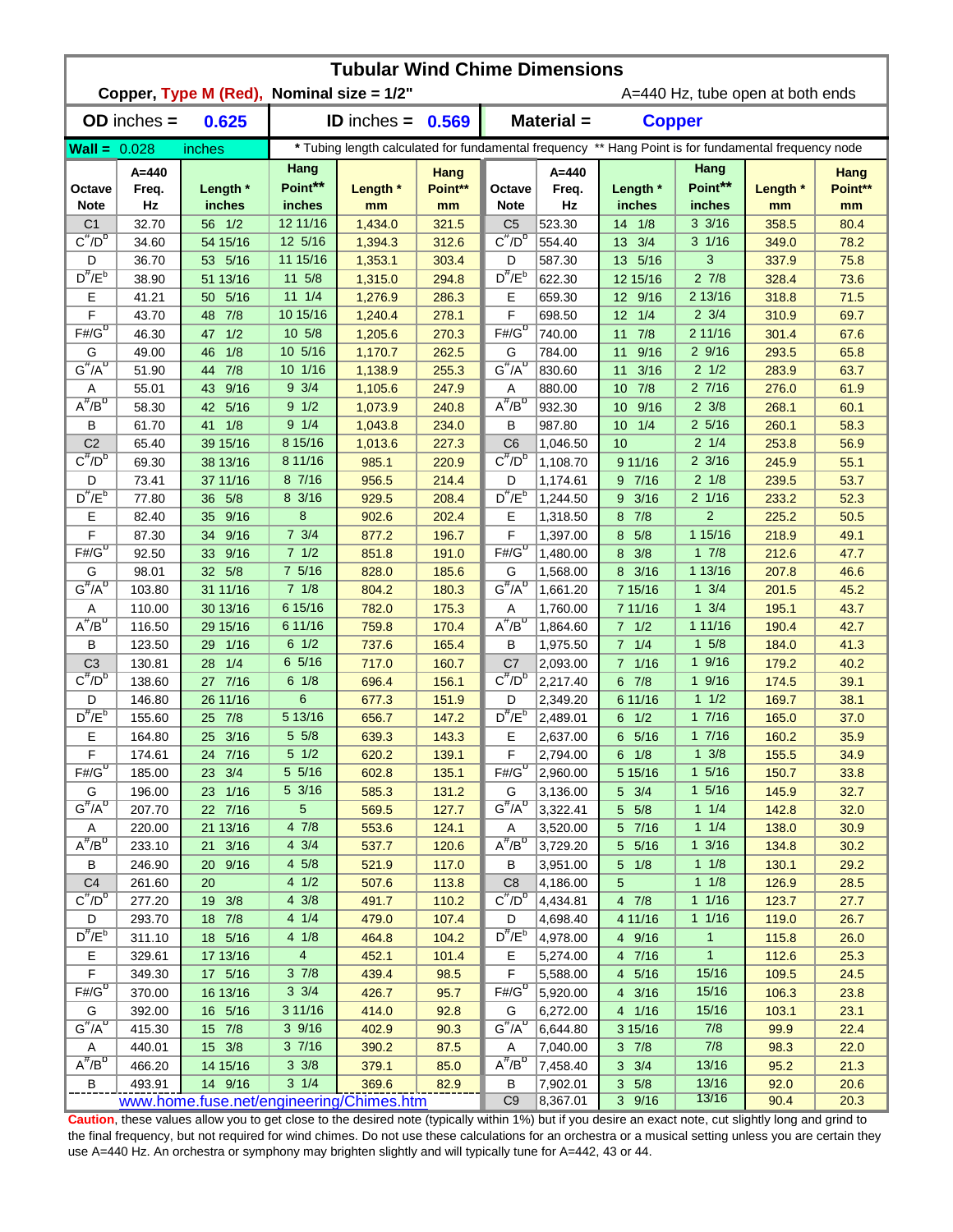|                         | <b>Tubular Wind Chime Dimensions</b> |                                           |                                    |                      |                       |                                     |                          |                                                                                                      |                           |                                  |                       |  |  |
|-------------------------|--------------------------------------|-------------------------------------------|------------------------------------|----------------------|-----------------------|-------------------------------------|--------------------------|------------------------------------------------------------------------------------------------------|---------------------------|----------------------------------|-----------------------|--|--|
|                         |                                      | Copper, Type M (Red), Nominal size = 3/4" |                                    |                      |                       |                                     |                          |                                                                                                      |                           | A=440 Hz, tube open at both ends |                       |  |  |
|                         | $OD$ inches $=$                      | 0.875                                     |                                    | <b>ID</b> inches $=$ | 0.811                 |                                     | Material =               | <b>Copper</b>                                                                                        |                           |                                  |                       |  |  |
| $Wall = 0.032$          |                                      | inches                                    |                                    |                      |                       |                                     |                          | * Tubing length calculated for fundamental frequency ** Hang Point is for fundamental frequency node |                           |                                  |                       |  |  |
| Octave<br><b>Note</b>   | $A = 440$<br>Freq.<br>Hz             | Length *<br>inches                        | Hang<br>Point**<br>inches          | Length *<br>mm       | Hang<br>Point**<br>mm | Octave<br><b>Note</b>               | $A = 440$<br>Freq.<br>Hz | Length *<br>inches                                                                                   | Hang<br>Point**<br>inches | Length *<br>mm                   | Hang<br>Point**<br>mm |  |  |
| C <sub>1</sub>          | 32.70                                | 67 1/8                                    | 15 1/16                            | 1,703.6              | 382.0                 | C <sub>5</sub>                      | 523.30                   | 16 3/4                                                                                               | $3 \frac{3}{4}$           | 425.1                            | 95.3                  |  |  |
| $C^{\frac{\pi}{}}/D^b$  | 34.60                                | 1/4<br>65                                 | 14 5/8                             | 1,656.0              | 371.3                 | $C^{\#}/D^D$                        | 554.40                   | 16 5/16                                                                                              | 3 11/16                   | 414.0                            | 92.8                  |  |  |
| D                       | 36.70                                | 3/8<br>63                                 | 14 3/16                            | 1,608.5              | 360.6                 | D                                   | 587.30                   | 15 13/16                                                                                             | 39/16                     | 401.3                            | 90.0                  |  |  |
| $D^{\#}/E^b$            | 38.90                                | 9/16<br>61                                | 13 13/16                           | 1,562.5              | 350.3                 | $D^{\prime\prime}/E^b$              | 622.30                   | 15 3/8                                                                                               | 37/16                     | 390.2                            | 87.5                  |  |  |
| Е                       | 41.21                                | 59 13/16                                  | 13 7/16                            | 1,518.0              | 340.3                 | Е                                   | 659.30                   | 14 15/16                                                                                             | $3 \frac{3}{8}$           | 379.1                            | 85.0                  |  |  |
| F                       | 43.70                                | 58 1/16                                   | 13                                 | 1,473.6              | 330.4                 | F                                   | 698.50                   | $14 \quad 1/2$                                                                                       | $3 \frac{1}{4}$           | 368.0                            | 82.5                  |  |  |
| $F#/\overline{G}^D$     | 46.30                                | 56 7/16                                   | 12 5/8                             | 1,432.4              | 321.1                 | $F#/G^D$                            | 740.00                   | 14 1/8                                                                                               | $3 \frac{3}{16}$          | 358.5                            | 80.4                  |  |  |
| G                       | 49.00                                | 54 13/16                                  | 12 5/16                            | 1,391.1              | 311.9                 | G                                   | 784.00                   | 13 11/16                                                                                             | $3 \frac{1}{16}$          | 347.4                            | 77.9                  |  |  |
| $G^{\#}/A^D$            | 51.90                                | 1/4<br>53                                 | 11 15/16                           | 1,351.5              | 303.0                 | $G^H/A^D$                           | 830.60                   | 13 5/16                                                                                              | 3                         | 337.9                            | 75.8                  |  |  |
| A                       | 55.01                                | 3/4<br>51                                 | 11 5/8                             | 1,313.4              | 294.5                 | Α                                   | 880.00                   | 12 15/16                                                                                             | $2 \frac{7}{8}$           | 328.4                            | 73.6                  |  |  |
| $A^{\#}/B^D$            | 58.30                                | 1/4<br>50                                 | $11 \t1/4$                         | 1,275.3              | 285.9                 | $A^H/B^D$                           | 932.30                   | 12 9/16                                                                                              | 2 13/16                   | 318.8                            | 71.5                  |  |  |
| В                       | 61.70                                | 7/8<br>48                                 | 10 15/16                           | 1,240.4              | 278.1                 | В                                   | 987.80                   | 12 3/16                                                                                              | $2 \frac{3}{4}$           | 309.3                            | 69.3                  |  |  |
| C <sub>2</sub>          | 65.40                                | 7/16<br>47                                | 10 5/8                             | 1,204.0              | 269.9                 | C <sub>6</sub>                      | 1,046.50                 | 7/8<br>11                                                                                            | 2 11/16                   | 301.4                            | 67.6                  |  |  |
| $C^{\prime\prime}/D^D$  | 69.30                                | 1/8<br>46                                 | 10 5/16                            | 1,170.7              | 262.5                 | $C^{\prime\prime}/D^D$              | 1,108.70                 | 1/2<br>11                                                                                            | 29/16                     | 291.9                            | 65.4                  |  |  |
| D<br>$D^{\pi}/E^b$      | 73.41                                | 44 13/16                                  | 10 1/16                            | 1,137.3              | 255.0                 | D<br>$D^{\pi}/E^b$                  | 1,174.61                 | 3/16<br>11                                                                                           | $2 \frac{1}{2}$           | 283.9                            | 63.7                  |  |  |
|                         | 77.80                                | 43 1/2                                    | $9 \frac{3}{4}$<br>$9 \frac{1}{2}$ | 1,104.0              | 247.5                 |                                     | 1,244.50                 | 7/8<br>10 <sup>°</sup>                                                                               | 27/16<br>$2 \frac{3}{8}$  | 276.0                            | 61.9                  |  |  |
| Е<br>F                  | 82.40                                | 42<br>5/16                                | $9 \frac{3}{16}$                   | 1,073.9              | 240.8                 | Е<br>F                              | 1,318.50                 | 9/16<br>10 <sup>°</sup>                                                                              | $2\;5/16$                 | 268.1                            | 60.1                  |  |  |
| $F# / G^D$              | 87.30<br>92.50                       | 1/16<br>41<br>39 15/16                    | 8 15/16                            | 1,042.2<br>1,013.6   | 233.7<br>227.3        | $F# / G^D$                          | 1,397.00<br>1,480.00     | 1/4<br>10 <sup>°</sup><br>10                                                                         | $2 \frac{1}{4}$           | 260.1<br>253.8                   | 58.3<br>56.9          |  |  |
| G                       | 98.01                                | 38 3/4                                    | 8 11/16                            | 983.5                | 220.5                 | G                                   | 1,568.00                 | 9 11/16                                                                                              | $2 \frac{3}{16}$          | 245.9                            | 55.1                  |  |  |
| $G^{\#}/A^D$            | 103.80                               | 37 11/16                                  | 87/16                              | 956.5                | 214.4                 | $G^{\#}/A^D$                        | 1,661.20                 | 97/16                                                                                                | $2 \frac{1}{8}$           | 239.5                            | 53.7                  |  |  |
| Α                       | 110.00                               | 5/8<br>36                                 | 8 3/16                             | 929.5                | 208.4                 | Α                                   | 1,760.00                 | 1/8<br>9                                                                                             | $2 \frac{1}{16}$          | 231.6                            | 51.9                  |  |  |
| $A^H/B^D$               | 116.50                               | 35<br>9/16                                | 8                                  | 902.6                | 202.4                 | $A^H/B^D$                           | 1,864.60                 | 8 7/8                                                                                                | $\overline{2}$            | 225.2                            | 50.5                  |  |  |
| В                       | 123.50                               | 9/16<br>34                                | $7 \frac{3}{4}$                    | 877.2                | 196.7                 | B                                   | 1,975.50                 | 8 5/8                                                                                                | 1 15/16                   | 218.9                            | 49.1                  |  |  |
| C <sub>3</sub>          | 130.81                               | 9/16<br>33                                | $7 \frac{1}{2}$                    | 851.8                | 191.0                 | C <sub>7</sub>                      | 2,093.00                 | 8 3/8                                                                                                | 17/8                      | 212.6                            | 47.7                  |  |  |
| $C^{\prime\prime}/D^b$  | 138.60                               | 32 5/8                                    | 75/16                              | 828.0                | 185.6                 | $C^{\prime\prime}/D^{\prime\prime}$ | 2.217.40                 | 8 1/8                                                                                                | 1 13/16                   | 206.2                            | 46.2                  |  |  |
| D                       | 146.80                               | 31 11/16                                  | 71/8                               | 804.2                | 180.3                 | D                                   | 2,349.20                 | 7 15/16                                                                                              | $1 \frac{3}{4}$           | 201.5                            | 45.2                  |  |  |
| $D^{\prime\prime}/E^b$  | 155.60                               | 3/4<br>30 <sup>°</sup>                    | 67/8                               | 780.4                | 175.0                 | $D^{\#}/E^b$                        | 2,489.01                 | 7 11/16                                                                                              | $1 \frac{3}{4}$           | 195.1                            | 43.7                  |  |  |
| Е                       | 164.80                               | 29 7/8                                    | 6 11/16                            | 758.2                | 170.0                 | Е                                   | 2,637.00                 | $7 \t1/2$                                                                                            | 1 11/16                   | 190.4                            | 42.7                  |  |  |
| F                       | 174.61                               | 29 1/16                                   | $6 \frac{1}{2}$                    | 737.6                | 165.4                 | F                                   | 2,794.00                 | $7 \t1/4$                                                                                            | $1 \t5/8$                 | 184.0                            | 41.3                  |  |  |
| $F# / G^D$              | 185.00                               | 28 1/4                                    | 6 5/16                             | 717.0                | 160.7                 | $F#/\overline{G}^D$                 | 2,960.00                 | 7 1/16                                                                                               | 19/16                     | 179.2                            | 40.2                  |  |  |
| G                       | 196.00                               | 27 7/16                                   | $6 \t1/8$                          | 696.4                | 156.1                 | G                                   | 3,136.00                 | 6 7/8                                                                                                | 19/16                     | 174.5                            | 39.1                  |  |  |
| $G^{\#}/A^D$            | 207.70                               | 26 5/8                                    | 6                                  | 675.7                | 151.5                 | $G^H/A^D$                           | 3,322.41                 | 6 11/16                                                                                              | 11/2                      | 169.7                            | 38.1                  |  |  |
| Α                       | 220.00                               | 25 7/8                                    | 5 13/16                            | 656.7                | 147.2                 | Α                                   | 3,520.00                 | $6 \t1/2$                                                                                            | 17/16                     | 165.0                            | 37.0                  |  |  |
| $A^{\#}/B^D$            | 233.10                               | 25 1/8                                    | $5 \frac{5}{8}$                    | 637.7                | 143.0                 | $A^{\overline{n}}/B^{\overline{D}}$ | 3,729.20                 | 6 5/16                                                                                               | 17/16                     | 160.2                            | 35.9                  |  |  |
| В                       | 246.90                               | 24 7/16                                   | $5\quad1/2$                        | 620.2                | 139.1                 | В                                   | 3,951.00                 | $6 \t1/8$                                                                                            | $1 \frac{3}{8}$           | 155.5                            | 34.9                  |  |  |
| C <sub>4</sub>          | 261.60                               | 23 3/4                                    | 5 5/16                             | 602.8                | 135.1                 | C <sub>8</sub>                      | 4,186.00                 | 5 15/16                                                                                              | $1 \frac{5}{16}$          | 150.7                            | 33.8                  |  |  |
| $C^{\frac{\pi}{}}/D^b$  | 277.20                               | 23 1/16                                   | 5 3/16                             | 585.3                | 131.2                 | $C^{\#}/D^D$                        | 4,434.81                 | $5 \frac{3}{4}$                                                                                      | $1 \frac{5}{16}$          | 145.9                            | 32.7                  |  |  |
| D                       | 293.70                               | 3/8<br>22                                 | 5                                  | 567.9                | 127.3                 | D                                   | 4,698.40                 | 5 5/8                                                                                                | $1 \t1/4$                 | 142.8                            | 32.0                  |  |  |
| $D^{\frac{\pi}{r}}/E^b$ | 311.10                               | 3/4<br>21                                 | 4 7/8                              | 552.0                | 123.8                 | $D^{\#}/E^b$                        | 4,978.00                 | 5 7/16                                                                                               | $1 \t1/4$                 | 138.0                            | 30.9                  |  |  |
| Е                       | 329.61                               | $21 \t1/8$                                | $4 \frac{3}{4}$                    | 536.2                | 120.2                 | Е                                   | 5,274.00                 | 5 5/16                                                                                               | $1 \frac{3}{16}$          | 134.8                            | 30.2                  |  |  |
| F<br>$F# / G^D$         | 349.30                               | 20 9/16                                   | $4\,5/8$                           | 521.9                | 117.0                 | F<br>$F# / G^D$                     | 5,588.00                 | $5 \t1/8$                                                                                            | $1 \t1/8$<br>$1 \t1/8$    | 130.1                            | 29.2                  |  |  |
|                         | 370.00                               | 19 15/16                                  | 4 1/2<br>$4 \frac{3}{8}$           | 506.0                | 113.4                 |                                     | 5,920.00                 | 5                                                                                                    | 11/16                     | 126.9                            | 28.5                  |  |  |
| G<br>$G^{\#}/A^D$       | 392.00<br>415.30                     | 19 3/8<br>18 13/16                        | 4 3/16                             | 491.7<br>477.5       | 110.2<br>107.0        | G<br>$G''/A^D$                      | 6,272.00<br>6,644.80     | 4 7/8<br>4 11/16                                                                                     | 11/16                     | 123.7<br>119.0                   | 27.7<br>26.7          |  |  |
| A                       | 440.01                               | 18 5/16                                   | $4 \frac{1}{8}$                    | 464.8                | 104.2                 | Α                                   | 7,040.00                 | 4 9/16                                                                                               | $\overline{1}$            | 115.8                            | 26.0                  |  |  |
| $A^H/B^D$               | 466.20                               | 17 3/4                                    | $\overline{4}$                     | 450.5                | 101.0                 | $A^H/B^D$                           | 7,458.40                 | 4 7/16                                                                                               | $\mathbf{1}$              | 112.6                            | 25.3                  |  |  |
| В                       | 493.91                               | 17 1/4                                    | $3 \t7/8$                          | 437.8                | 98.2                  | B                                   | 7,902.01                 | 4 5/16                                                                                               | 15/16                     | 109.5                            | 24.5                  |  |  |
|                         |                                      | www.home.fuse.net/engineering/Chimes.htm  |                                    |                      |                       | C <sub>9</sub>                      | 8,367.01                 | 4 3/16                                                                                               | 15/16                     | 106.3                            | 23.8                  |  |  |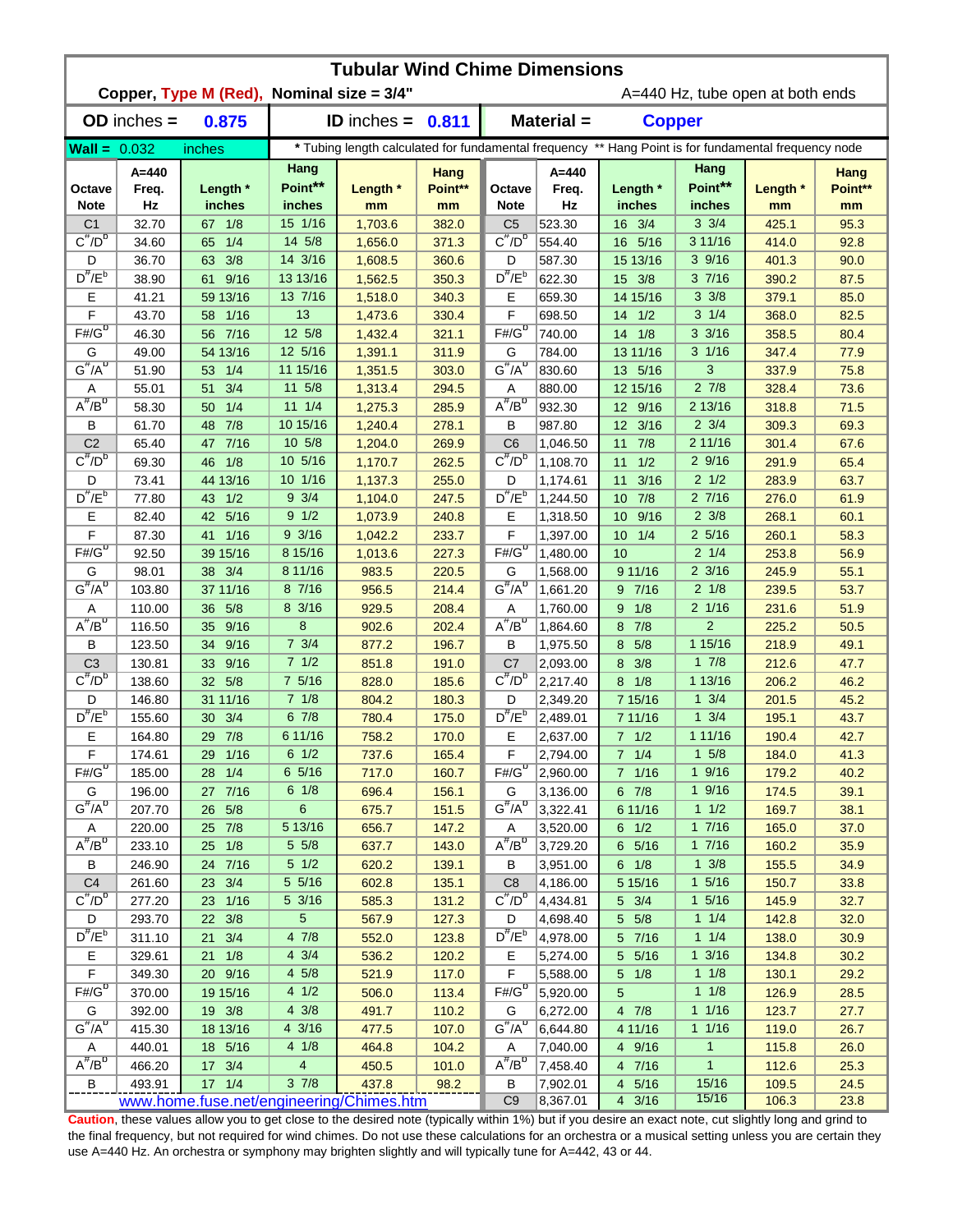|                         | <b>Tubular Wind Chime Dimensions</b> |                                           |                              |                                                                                                      |                       |                                          |                          |                         |                                     |                                  |                       |  |  |
|-------------------------|--------------------------------------|-------------------------------------------|------------------------------|------------------------------------------------------------------------------------------------------|-----------------------|------------------------------------------|--------------------------|-------------------------|-------------------------------------|----------------------------------|-----------------------|--|--|
|                         |                                      | Copper, Type M (Red), Nominal size = 1.0" |                              |                                                                                                      |                       |                                          |                          |                         |                                     | A=440 Hz, tube open at both ends |                       |  |  |
|                         | $OD$ inches $=$                      | 1.125                                     |                              | <b>ID</b> inches $=$                                                                                 | 1.055                 |                                          | Material =               | <b>Copper</b>           |                                     |                                  |                       |  |  |
| $Wall = 0.035$          |                                      | inches                                    |                              | * Tubing length calculated for fundamental frequency ** Hang Point is for fundamental frequency node |                       |                                          |                          |                         |                                     |                                  |                       |  |  |
| Octave<br><b>Note</b>   | $A = 440$<br>Freq.<br>Hz             | Length *<br>inches                        | Hang<br>Point**<br>inches    | Length *<br>mm                                                                                       | Hang<br>Point**<br>mm | Octave<br><b>Note</b>                    | $A = 440$<br>Freq.<br>Hz | Length *<br>inches      | Hang<br>Point**<br>inches           | Length *<br>mm                   | Hang<br>Point**<br>mm |  |  |
| C <sub>1</sub>          | 32.70                                | 76 5/16                                   | $17 \frac{1}{8}$             | 1,936.8                                                                                              | 434.2                 | C <sub>5</sub>                           | 523.30                   | 19 1/16                 | $4 \t1/4$                           | 483.8                            | 108.5                 |  |  |
| $C^{\frac{\pi}{}}/D^b$  | 34.60                                | 3/16<br>74                                | 16 5/8                       | 1,882.9                                                                                              | 422.1                 | $C^{\#}/D^D$                             | 554.40                   | 18 9/16                 | 4 3/16                              | 471.1                            | 105.6                 |  |  |
| D                       | 36.70                                | $1/16$<br>72                              | 16 3/16                      | 1,828.9                                                                                              | 410.0                 | D                                        | 587.30                   | 18                      | 4 1/16                              | 456.8                            | 102.4                 |  |  |
| $D^{\#}/E^b$            | 38.90                                | 70                                        | 15 11/16                     | 1,776.6                                                                                              | 398.3                 | $D^{\prime\prime}/E^b$                   | 622.30                   | $17 \t1/2$              | 3 15/16                             | 444.2                            | 99.6                  |  |  |
| Е                       | 41.21                                | 68                                        | 15 1/4                       | 1,725.8                                                                                              | 386.9                 | Е                                        | 659.30                   | 17                      | 3 13/16                             | 431.5                            | 96.7                  |  |  |
| F                       | 43.70                                | 66                                        | 14 13/16                     | 1,675.1                                                                                              | 375.6                 | F                                        | 698.50                   | 1/2<br>16               | 3 11/16                             | 418.8                            | 93.9                  |  |  |
| $F#/\overline{G}^D$     | 46.30                                | 1/8<br>64                                 | 14 3/8                       | 1,627.5                                                                                              | 364.9                 | $F# / G^D$                               | 740.00                   | 1/16<br>16              | 35/8                                | 407.7                            | 91.4                  |  |  |
| G                       | 49.00                                | 3/8<br>62                                 | 14                           | 1,583.1                                                                                              | 354.9                 | G                                        | 784.00                   | 9/16<br>15 <sub>1</sub> | $3 \frac{1}{2}$                     | 395.0                            | 88.6                  |  |  |
| $G^{\#}/A^D$            | 51.90                                | 60 9/16                                   | 13 9/16                      | 1,537.1                                                                                              | 344.6                 | $G^H/A^D$                                | 830.60                   | 1/8<br>15               | $3 \frac{3}{8}$                     | 383.9                            | 86.1                  |  |  |
| A<br>$A^{\#}/B^D$       | 55.01                                | 58 13/16                                  | 13 3/16                      | 1,492.7                                                                                              | 334.7                 | Α<br>$A^H/B^D$                           | 880.00                   | 14 11/16                | 35/16                               | 372.8                            | 83.6                  |  |  |
|                         | 58.30                                | 57 3/16                                   | 12 13/16<br>12 7/16          | 1,451.4                                                                                              | 325.4                 |                                          | 932.30                   | 5/16<br>14              | $3 \frac{3}{16}$<br>$3 \frac{1}{8}$ | 363.3                            | 81.4                  |  |  |
| В<br>C <sub>2</sub>     | 61.70<br>65.40                       | 55 9/16<br>53 15/16                       | 12 1/16                      | 1,410.2<br>1,368.9                                                                                   | 316.2<br>306.9        | В<br>C <sub>6</sub>                      | 987.80<br>1,046.50       | 7/8<br>13<br>1/2<br>13  | 3                                   | 352.1<br>342.6                   | 79.0<br>76.8          |  |  |
| $C^{\prime\prime}/D^D$  | 69.30                                | 52 7/16                                   | 11 3/4                       | 1,330.9                                                                                              | 298.4                 | $C^{\prime\prime}/D^D$                   | 1,108.70                 | 1/8<br>13               | 2 15/16                             | 333.1                            | 74.7                  |  |  |
| D                       | 73.41                                | 50 15/16                                  | 11 7/16                      | 1,292.8                                                                                              | 289.8                 | D                                        | 1,174.61                 | 12 3/4                  | $2 \frac{7}{8}$                     | 323.6                            | 72.5                  |  |  |
| $D^{\pi}/E^b$           | 77.80                                | 49 1/2                                    | $11 \t1/8$                   | 1,256.3                                                                                              | 281.7                 | $D^{\pi}/E^b$                            | 1,244.50                 | 12 3/8                  | $2 \frac{3}{4}$                     | 314.1                            | 70.4                  |  |  |
| Е                       | 82.40                                | 1/16<br>48                                | 10 3/4                       | 1,219.8                                                                                              | 273.5                 | Е                                        | 1,318.50                 | 12                      | 2 11/16                             | 304.6                            | 68.3                  |  |  |
| F                       | 87.30                                | 46 11/16                                  | 10 7/16                      | 1,184.9                                                                                              | 265.7                 | F                                        | 1,397.00                 | 11 11/16                | $2\,5/8$                            | 296.6                            | 66.5                  |  |  |
| $F# / G^D$              | 92.50                                | 3/8<br>45                                 | 10 3/16                      | 1,151.6                                                                                              | 258.2                 | $F# / G^D$                               | 1,480.00                 | $11 \t3/8$              | 29/16                               | 288.7                            | 64.7                  |  |  |
| G                       | 98.01                                | 1/16<br>44                                | 97/8                         | 1,118.3                                                                                              | 250.7                 | G                                        | 1,568.00                 | 11                      | 27/16                               | 279.2                            | 62.6                  |  |  |
| $G^{\#}/A^D$            | 103.80                               | 42 13/16                                  | 95/8                         | 1,086.6                                                                                              | 243.6                 | $G^{\#}/A^D$                             | 1,661.20                 | 10 11/16                | $2 \frac{3}{8}$                     | 271.2                            | 60.8                  |  |  |
| Α                       | 110.00                               | 5/8<br>41                                 | 9 5/16                       | 1,056.4                                                                                              | 236.9                 | Α                                        | 1,760.00                 | 10 3/8                  | $2\,5/16$                           | 263.3                            | 59.0                  |  |  |
| $A^H/B^D$               | 116.50                               | 7/16<br>40                                | 9 1/16                       | 1,026.3                                                                                              | 230.1                 | $A^{\#}/B^D$                             | 1,864.60                 | $10 \t1/8$              | $2 \frac{1}{4}$                     | 257.0                            | 57.6                  |  |  |
| В                       | 123.50                               | 1/4<br>39                                 | 8 13/16                      | 996.2                                                                                                | 223.3                 | B                                        | 1,975.50                 | 9 13/16                 | $2 \frac{3}{16}$                    | 249.0                            | 55.8                  |  |  |
| C <sub>3</sub>          | 130.81                               | 3/16<br>38                                | 8 9/16                       | 969.2                                                                                                | 217.3                 | C <sub>7</sub>                           | 2,093.00                 | 9 9/16                  | $2 \frac{1}{8}$                     | 242.7                            | 54.4                  |  |  |
| $C^{\prime\prime}/D^b$  | 138.60                               | 37<br>1/16                                | 8 5/16                       | 940.6                                                                                                | 210.9                 | $C^{\prime\prime}/D^{\prime\prime}$      | 2.217.40                 | 1/4<br>9                | $2 \frac{1}{16}$                    | 234.8                            | 52.6                  |  |  |
| D                       | 146.80                               | 36                                        | 8 1/16                       | 913.7                                                                                                | 204.8                 | D                                        | 2,349.20                 | 9                       | $\overline{2}$                      | 228.4                            | 51.2                  |  |  |
| $D^{\prime\prime}/E^b$  | 155.60                               | 35                                        | 77/8                         | 888.3                                                                                                | 199.2                 | $D^{\#}/E^b$                             | 2,489.01                 | 3/4<br>8                | 1 15/16                             | 222.1                            | 49.8                  |  |  |
| Е                       | 164.80                               | 34                                        | 75/8                         | 862.9                                                                                                | 193.5                 | Е                                        | 2,637.00                 | $8 \t1/2$               | 17/8                                | 215.7                            | 48.4                  |  |  |
| F                       | 174.61                               | 33                                        | 7 3/8                        | 837.5                                                                                                | 187.8                 | F                                        | 2,794.00                 | $8 \t1/4$               | 17/8                                | 209.4                            | 46.9                  |  |  |
| $F# / G^{D}$            | 185.00                               | 32 1/16                                   | 7 3/16                       | 813.7                                                                                                | 182.4                 | $F#/\overline{G}^D$                      | 2,960.00                 | 8                       | 1 13/16                             | 203.0                            | 45.5                  |  |  |
| G                       | 196.00                               | 31 3/16                                   | $\overline{7}$               | 791.5                                                                                                | 177.5                 | G                                        | 3,136.00                 | 7 13/16                 | $1 \frac{3}{4}$                     | 198.3                            | 44.5                  |  |  |
| $G^{\#}/A^D$            | 207.70                               | 30 5/16                                   | 6 13/16                      | 769.3                                                                                                | 172.5                 | $G^H/A^D$                                | 3,322.41                 | 7 9/16                  | 1 11/16                             | 191.9                            | 43.0                  |  |  |
| Α<br>$A^{\#}/B^D$       | 220.00                               | 29 7/16                                   | $6\;5/8$                     | 747.1                                                                                                | 167.5                 | Α<br>$A^{\overline{n}}/B^{\overline{D}}$ | 3,520.00                 | $7 \frac{3}{8}$         | $1 \t5/8$                           | 187.2                            | 42.0                  |  |  |
|                         | 233.10                               | 28 9/16                                   | $6 \frac{3}{8}$<br>$6 \t1/4$ | 724.9                                                                                                | 162.5                 |                                          | 3,729.20                 | $7 \t1/8$               | $1 \t5/8$<br>19/16                  | 180.8                            | 40.5                  |  |  |
| В<br>C <sub>4</sub>     | 246.90<br>261.60                     | 27 3/4<br>27                              | 6 1/16                       | 704.3<br>685.3                                                                                       | 157.9<br>153.6        | В<br>C <sub>8</sub>                      | 3,951.00<br>4,186.00     | 6 15/16<br>$6 \t3/4$    | 11/2                                | 176.1<br>171.3                   | 39.5<br>38.4          |  |  |
| $C^{\frac{\pi}{}}/D^b$  | 277.20                               | 26 3/16                                   | $5\,$ $7/8\,$                | 664.6                                                                                                | 149.0                 | $C^{\#}/D^D$                             | 4,434.81                 | 6 9/16                  | 11/2                                | 166.6                            | 37.3                  |  |  |
| D                       | 293.70                               | 25 7/16                                   | 5 11/16                      | 645.6                                                                                                | 144.7                 | D                                        | 4,698.40                 | $6 \frac{3}{8}$         | 17/16                               | 161.8                            | 36.3                  |  |  |
| $D^{\frac{\pi}{r}}/E^b$ | 311.10                               | 24 3/4                                    | 5 9/16                       | 628.2                                                                                                | 140.8                 | $D^{\#}/E^b$                             | 4,978.00                 | 6 3/16                  | $1 \frac{3}{8}$                     | 157.0                            | 35.2                  |  |  |
| Е                       | 329.61                               | 24 1/16                                   | $5 \frac{3}{8}$              | 610.7                                                                                                | 136.9                 | Е                                        | 5,274.00                 | 6                       | $1 \frac{3}{8}$                     | 152.3                            | 34.1                  |  |  |
| F                       | 349.30                               | 23 3/8                                    | $5 \t1/4$                    | 593.3                                                                                                | 133.0                 | F                                        | 5,588.00                 | 5 13/16                 | $1 \frac{5}{16}$                    | 147.5                            | 33.1                  |  |  |
| $F# / G^D$              | 370.00                               | 22 11/16                                  | 5 1/16                       | 575.8                                                                                                | 129.1                 | $F# / G^{D}$                             | 5,920.00                 | 5 11/16                 | $1 \t1/4$                           | 144.3                            | 32.4                  |  |  |
| G                       | 392.00                               | 22 1/16                                   | 4 15/16                      | 559.9                                                                                                | 125.5                 | G                                        | 6,272.00                 | $5 \t1/2$               | $1 \t1/4$                           | 139.6                            | 31.3                  |  |  |
| $G^{\#}/A^D$            | 415.30                               | 21 7/16                                   | 4 13/16                      | 544.1                                                                                                | 122.0                 | $G''/A^D$                                | 6,644.80                 | 5 3/8                   | $1 \frac{3}{16}$                    | 136.4                            | 30.6                  |  |  |
| A                       | 440.01                               | 20 13/16                                  | 4 11/16                      | 528.2                                                                                                | 118.4                 | Α                                        | 7,040.00                 | 5 3/16                  | $1 \frac{3}{16}$                    | 131.7                            | 29.5                  |  |  |
| $A^H/B^D$               | 466.20                               | 20 3/16                                   | $4 \frac{1}{2}$              | 512.4                                                                                                | 114.9                 | $A^H/B^D$                                | 7,458.40                 | 5 1/16                  | $1 \t1/8$                           | 128.5                            | 28.8                  |  |  |
| В                       | 493.91                               | 19 5/8                                    | $4 \frac{3}{8}$              | 498.1                                                                                                | 111.7                 | B                                        | 7,902.01                 | 4 15/16                 | $1 \t1/8$                           | 125.3                            | 28.1                  |  |  |
|                         |                                      | www.home.fuse.net/engineering/Chimes.htm  |                              |                                                                                                      |                       | C <sub>9</sub>                           | 8,367.01                 | $4 \t3/4$               | 11/16                               | 120.6                            | 27.0                  |  |  |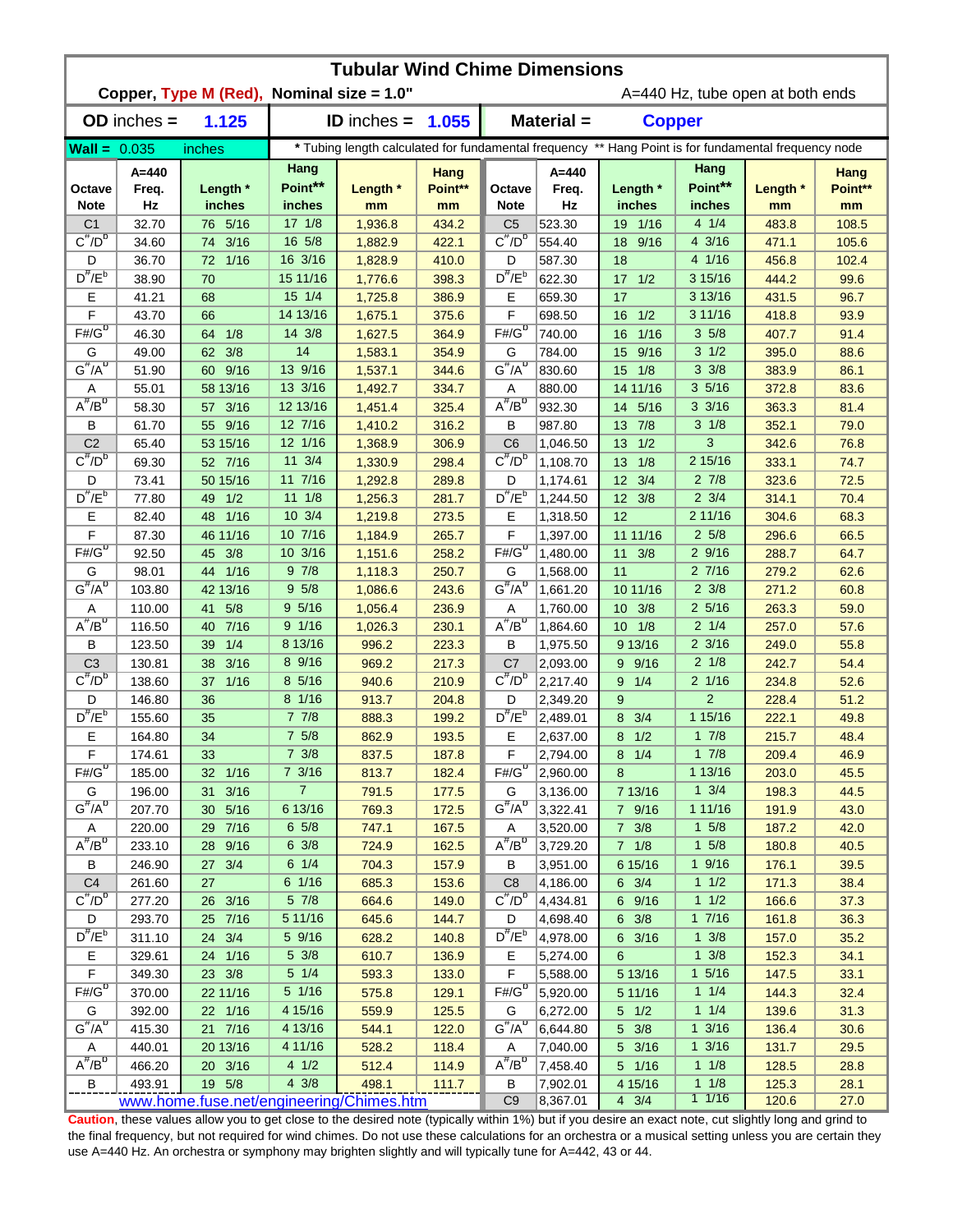|                                          | <b>Tubular Wind Chime Dimensions</b><br>Copper, Type M (Red), Nominal size = 1 1/4"<br>A=440 Hz, tube open at both ends |                                          |                           |                    |                       |                                                                                                      |                      |                           |                                      |                |                       |  |  |
|------------------------------------------|-------------------------------------------------------------------------------------------------------------------------|------------------------------------------|---------------------------|--------------------|-----------------------|------------------------------------------------------------------------------------------------------|----------------------|---------------------------|--------------------------------------|----------------|-----------------------|--|--|
|                                          | $OD$ inches $=$                                                                                                         | 1.375                                    |                           | ID inches $=$      | 1.291                 | Material =<br><b>Copper</b>                                                                          |                      |                           |                                      |                |                       |  |  |
| $\text{Wall} = 0.042$                    |                                                                                                                         | inches                                   |                           |                    |                       | * Tubing length calculated for fundamental frequency ** Hang Point is for fundamental frequency node |                      |                           |                                      |                |                       |  |  |
|                                          |                                                                                                                         |                                          | Hang                      |                    |                       |                                                                                                      | $A = 440$            |                           | Hang                                 |                |                       |  |  |
| Octave<br><b>Note</b>                    | $A = 440$<br>Freq.<br>Hz                                                                                                | Length *<br>inches                       | Point**<br>inches         | Length *<br>mm     | Hang<br>Point**<br>mm | Octave<br><b>Note</b>                                                                                | Freq.<br>Hz          | Length *<br>inches        | Point**<br>inches                    | Length *<br>mm | Hang<br>Point**<br>mm |  |  |
| C <sub>1</sub>                           | 32.70                                                                                                                   | 84 3/8                                   | 18 15/16                  | 2,141.4            | 480.1                 | C <sub>5</sub>                                                                                       | 523.30               | $21 \t1/8$                | $4 \frac{3}{4}$                      | 536.2          | 120.2                 |  |  |
| $C^{\frac{\pi}{}}/D^b$                   | 34.60                                                                                                                   | 82 1/16                                  | 18 3/8                    | 2,082.7            | 467.0                 | $C^{\#}/D^D$                                                                                         | 554.40               | $20 \t1/2$                | 4 5/8                                | 520.3          | 116.6                 |  |  |
| D                                        | 36.70                                                                                                                   | 79 11/16                                 | 17 7/8                    | 2,022.5            | 453.4                 | D                                                                                                    | 587.30               | 19 15/16                  | 41/2                                 | 506.0          | 113.4                 |  |  |
| $D^{\#}/E^b$                             | 38.90                                                                                                                   | 3/8<br>77                                | 17 3/8                    | 1,963.8            | 440.3                 | $D^{\prime\prime}/E^b$                                                                               | 622.30               | 19 3/8                    | $4 \frac{3}{8}$                      | 491.7          | 110.2                 |  |  |
| Ε                                        | 41.21                                                                                                                   | 3/16<br>75                               | 16 7/8                    | 1,908.3            | 427.8                 | Е                                                                                                    | 659.30               | 18 13/16                  | 4 3/16                               | 477.5          | 107.0                 |  |  |
| F                                        | 43.70                                                                                                                   | 73                                       | 16 3/8                    | 1,852.7            | 415.4                 | F                                                                                                    | 698.50               | 1/4<br>18                 | 4 1/16                               | 463.2          | 103.8                 |  |  |
| $F# / G^D$                               | 46.30                                                                                                                   | 70 15/16                                 | 15 7/8                    | 1,800.4            | 403.6                 | $F# / G^D$                                                                                           | 740.00               | 17 3/4                    | 4                                    | 450.5          | 101.0                 |  |  |
| G                                        | 49.00                                                                                                                   | 68 15/16                                 | 15 7/16                   | 1,749.6            | 392.3                 | G                                                                                                    | 784.00               | 1/4<br>17                 | 37/8                                 | 437.8          | 98.2                  |  |  |
| $G^{\#}/A^D$                             | 51.90                                                                                                                   | 67                                       | 15                        | 1,700.5            | 381.2                 | $G^{\#}/A^D$                                                                                         | 830.60               | 3/4<br>16                 | $3 \frac{3}{4}$                      | 425.1          | 95.3                  |  |  |
| Α                                        | 55.01                                                                                                                   | 1/16<br>65                               | 14 9/16                   | 1,651.3            | 370.2                 | Α                                                                                                    | 880.00               | 16<br>1/4                 | 35/8                                 | 412.4          | 92.5                  |  |  |
| $A^H/B^D$                                | 58.30                                                                                                                   | 63 3/16                                  | 14 3/16                   | 1,603.7            | 359.5                 | $\overline{A^{\#}/B^D}$                                                                              | 932.30               | 15 13/16                  | 39/16                                | 401.3          | 90.0                  |  |  |
| B                                        | 61.70                                                                                                                   | 61 7/16                                  | 13 3/4                    | 1,559.3            | 349.6                 | B                                                                                                    | 987.80               | 15 3/8                    | 37/16                                | 390.2          | 87.5                  |  |  |
| C <sub>2</sub><br>$C^{\prime\prime}/D^D$ | 65.40                                                                                                                   | 59 11/16                                 | 13 3/8                    | 1,514.9            | 339.6                 | C <sub>6</sub>                                                                                       | 1.046.50             | 14 15/16                  | $3 \frac{3}{8}$                      | 379.1          | 85.0                  |  |  |
|                                          | 69.30                                                                                                                   | 58                                       | 13                        | 1,472.0            | 330.0                 | $C^{\prime\prime}/D^D$                                                                               | 1,108.70             | $14 \frac{1}{2}$          | $3 \frac{1}{4}$                      | 368.0          | 82.5                  |  |  |
| D<br>$D^{\frac{\pi}{}}/E^b$              | 73.41                                                                                                                   | 5/16<br>56                               | 12 5/8<br>12 1/4          | 1,429.2            | 320.4                 | D<br>$D^{\#}/E^b$                                                                                    | 1,174.61             | 14 1/16                   | $3 \frac{1}{8}$<br>$3 \frac{1}{16}$  | 356.9          | 80.0                  |  |  |
| Е                                        | 77.80<br>82.40                                                                                                          | 54 11/16<br>53 3/16                      | 11 15/16                  | 1,388.0<br>1,349.9 | 311.2<br>302.6        | Е                                                                                                    | 1,244.50<br>1,318.50 | 13 11/16<br>13 5/16       | 3                                    | 347.4<br>337.9 | 77.9<br>75.8          |  |  |
| F                                        | 87.30                                                                                                                   | 5/8<br>51                                | 11 9/16                   | 1,310.2            | 293.8                 | F                                                                                                    | 1,397.00             | 12 15/16                  | $2 \frac{7}{8}$                      | 328.4          | 73.6                  |  |  |
| $F# / G^D$                               | 92.50                                                                                                                   | 3/16<br>50                               | $11 \t1/4$                | 1,273.8            | 285.6                 | $F# / G^D$                                                                                           | 1,480.00             | 12 9/16                   | 2 13/16                              | 318.8          | 71.5                  |  |  |
| G                                        | 98.01                                                                                                                   | 3/4<br>48                                | 10 15/16                  | 1,237.3            | 277.4                 | G                                                                                                    | 1,568.00             | 12 3/16                   | $2 \frac{3}{4}$                      | 309.3          | 69.3                  |  |  |
| $G^{\#}/A^D$                             | 103.80                                                                                                                  | 3/8<br>47                                | $10 \t5/8$                | 1,202.4            | 269.6                 | $G^{\#}/A^D$                                                                                         | 1,661.20             | 11 13/16                  | 25/8                                 | 299.8          | 67.2                  |  |  |
| Α                                        | 110.00                                                                                                                  | 46                                       | 10 5/16                   | 1,167.5            | 261.7                 | Α                                                                                                    | 1,760.00             | 1/2<br>11                 | 29/16                                | 291.9          | 65.4                  |  |  |
| $A^H/B^D$                                | 116.50                                                                                                                  | 44 11/16                                 | 10                        | 1,134.2            | 254.3                 | $A^{\overline{n}}/B^{\overline{D}}$                                                                  | 1,864.60             | 3/16<br>11                | $2 \frac{1}{2}$                      | 283.9          | 63.7                  |  |  |
| В                                        | 123.50                                                                                                                  | 43 7/16                                  | $9 \frac{3}{4}$           | 1,102.4            | 247.2                 | В                                                                                                    | 1,975.50             | 10 7/8                    | 27/16                                | 276.0          | 61.9                  |  |  |
| C <sub>3</sub>                           | 130.81                                                                                                                  | 3/16<br>42                               | 97/16                     | 1,070.7            | 240.1                 | C <sub>7</sub>                                                                                       | 2,093.00             | 10 9/16                   | $2 \frac{3}{8}$                      | 268.1          | 60.1                  |  |  |
| $C^{\overline{r}}/D^b$                   | 138.60                                                                                                                  | 41                                       | $9 \frac{3}{16}$          | 1,040.6            | 233.3                 | $C^{\#}/D^b$                                                                                         | 2,217.40             | $10 \t1/4$                | $2\frac{5}{16}$                      | 260.1          | 58.3                  |  |  |
| D                                        | 146.80                                                                                                                  | 39 13/16                                 | 8 15/16                   | 1,010.4            | 226.5                 | D                                                                                                    | 2,349.20             | 9 15/16                   | $2 \frac{1}{4}$                      | 252.2          | 56.5                  |  |  |
| $D^{\prime\prime}/E^b$                   | 155.60                                                                                                                  | 38 11/16                                 | 8 11/16                   | 981.9              | 220.1                 | $D^{\#}/E^b$                                                                                         | 2,489.01             | 9 11/16                   | $2 \frac{3}{16}$                     | 245.9          | 55.1                  |  |  |
| Е                                        | 164.80                                                                                                                  | 37 5/8                                   | 87/16                     | 954.9              | 214.1                 | Е                                                                                                    | 2,637.00             | $9 \frac{3}{8}$           | $2 \frac{1}{8}$                      | 237.9          | 53.3                  |  |  |
| F                                        | 174.61                                                                                                                  | 36 1/2                                   | $8 \frac{3}{16}$          | 926.4              | 207.7                 | F                                                                                                    | 2,794.00             | $9 \t1/8$                 | 2 1/16                               | 231.6          | 51.9                  |  |  |
| $F# / G^D$                               | 185.00                                                                                                                  | 35 1/2                                   | 7 15/16                   | 901.0              | 202.0                 | $F#/\overline{G}^D$                                                                                  | 2,960.00             | 8 7/8                     | $\overline{2}$                       | 225.2          | 50.5                  |  |  |
| G                                        | 196.00                                                                                                                  | 34 1/2                                   | $7 \frac{3}{4}$           | 875.6              | 196.3                 | G                                                                                                    | 3,136.00             | 8 5/8                     | 1 15/16                              | 218.9          | 49.1                  |  |  |
| $G^{\#}/A^D$                             | 207.70                                                                                                                  | 33 1/2                                   | 71/2                      | 850.2              | 190.6                 | $G^H/A^D$                                                                                            | 3,322.41             | 8 3/8                     | $1 \t7/8$                            | 212.6          | 47.7                  |  |  |
| Α                                        | 220.00                                                                                                                  | 32 9/16                                  | 7 5/16                    | 826.4              | 185.3                 | Α                                                                                                    | 3,520.00             | $8 \t1/8$                 | 1 13/16                              | 206.2          | 46.2                  |  |  |
| $A^{\#}/B^D$                             | 233.10                                                                                                                  | 31 5/8                                   | 7 1/16                    | 802.6              | 180.0                 | $A^{\overline{n}}/B^D$                                                                               | 3,729.20             | $7 \t7/8$                 | $1 \frac{3}{4}$                      | 199.9          | 44.8                  |  |  |
| В                                        | 246.90                                                                                                                  | 30 11/16                                 | 67/8                      | 778.8              | 174.6                 | В                                                                                                    | 3,951.00             | 7 11/16                   | $1 \frac{3}{4}$                      | 195.1          | 43.7                  |  |  |
| C <sub>4</sub>                           | 261.60                                                                                                                  | 29 13/16                                 | 6 11/16                   | 756.6              | 169.6                 | C <sub>8</sub>                                                                                       | 4,186.00             | 7 7/16                    | 1 11/16                              | 188.8          | 42.3                  |  |  |
| $C^{\overline{r}}/D^b$                   | 277.20                                                                                                                  | 29                                       | $6 \frac{1}{2}$           | 736.0              | 165.0                 | $C^{\pi}/D^b$                                                                                        | 4,434.81             | $7 \quad 1/4$             | $1 \t5/8$                            | 184.0          | 41.3                  |  |  |
| D                                        | 293.70                                                                                                                  | 28 3/16                                  | 6 5/16                    | 715.4              | 160.4                 | D                                                                                                    | 4,698.40             | 7 1/16                    | $1 \frac{9}{16}$                     | 179.2          | 40.2                  |  |  |
| $D^{\frac{\pi}{r}}/E^b$                  | 311.10                                                                                                                  | 27 3/8                                   | $6 \frac{1}{8}$           | 694.8              | 155.8                 | $D^{\#}/E^b$                                                                                         | 4,978.00             | 6 13/16                   | 11/2                                 | 172.9          | 38.8                  |  |  |
| Е                                        | 329.61                                                                                                                  | 26 9/16                                  | 5 15/16                   | 674.2              | 151.1                 | Е                                                                                                    | 5,274.00             | $6\quad 5/8$              | $1 \frac{1}{2}$                      | 168.1          | 37.7                  |  |  |
| F<br>$F# / G^D$                          | 349.30                                                                                                                  | 25 13/16                                 | 5 13/16                   | 655.1              | 146.9                 | F                                                                                                    | 5,588.00             | 6 7/16                    | 17/16                                | 163.4          | 36.6                  |  |  |
|                                          | 370.00                                                                                                                  | 25 1/16                                  | $5 \frac{5}{8}$<br>5 7/16 | 636.1              | 142.6                 | $F# / G^D$                                                                                           | 5,920.00             | $6 \t1/4$                 | $1 \frac{3}{8}$                      | 158.6          | 35.6                  |  |  |
| G<br>$G^{\#}/A^D$                        | 392.00                                                                                                                  | 24 3/8                                   |                           | 618.6              | 138.7                 | G<br>$G^H/A^D$                                                                                       | 6,272.00             | $6 \t1/8$                 | $1 \frac{3}{8}$                      | 155.5          | 34.9                  |  |  |
|                                          | 415.30                                                                                                                  | 23 11/16                                 | 5 5/16<br>5 3/16          | 601.2              | 134.8                 |                                                                                                      | 6,644.80             | 5 15/16                   | $1 \frac{5}{16}$<br>$1 \frac{5}{16}$ | 150.7          | 33.8                  |  |  |
| A<br>$A^{\#}/B^D$                        | 440.01                                                                                                                  | 23<br>22 3/8                             | $\sqrt{5}$                | 583.7              | 130.9                 | A<br>$A^H/B^D$                                                                                       | 7,040.00             | $5 \frac{3}{4}$<br>5 9/16 | $1 \t1/4$                            | 145.9          | 32.7<br>31.7          |  |  |
| B                                        | 466.20<br>493.91                                                                                                        | 21 11/16                                 | 4 7/8                     | 567.9<br>550.4     | 127.3<br>123.4        | В                                                                                                    | 7,458.40<br>7,902.01 | 5 7/16                    | 11/4                                 | 141.2<br>138.0 | 30.9                  |  |  |
|                                          |                                                                                                                         | www.home.fuse.net/engineering/Chimes.htm |                           |                    |                       | C <sub>9</sub>                                                                                       | 8,367.01             | $5 \t1/4$                 | $1 \frac{3}{16}$                     | 133.2          | 29.9                  |  |  |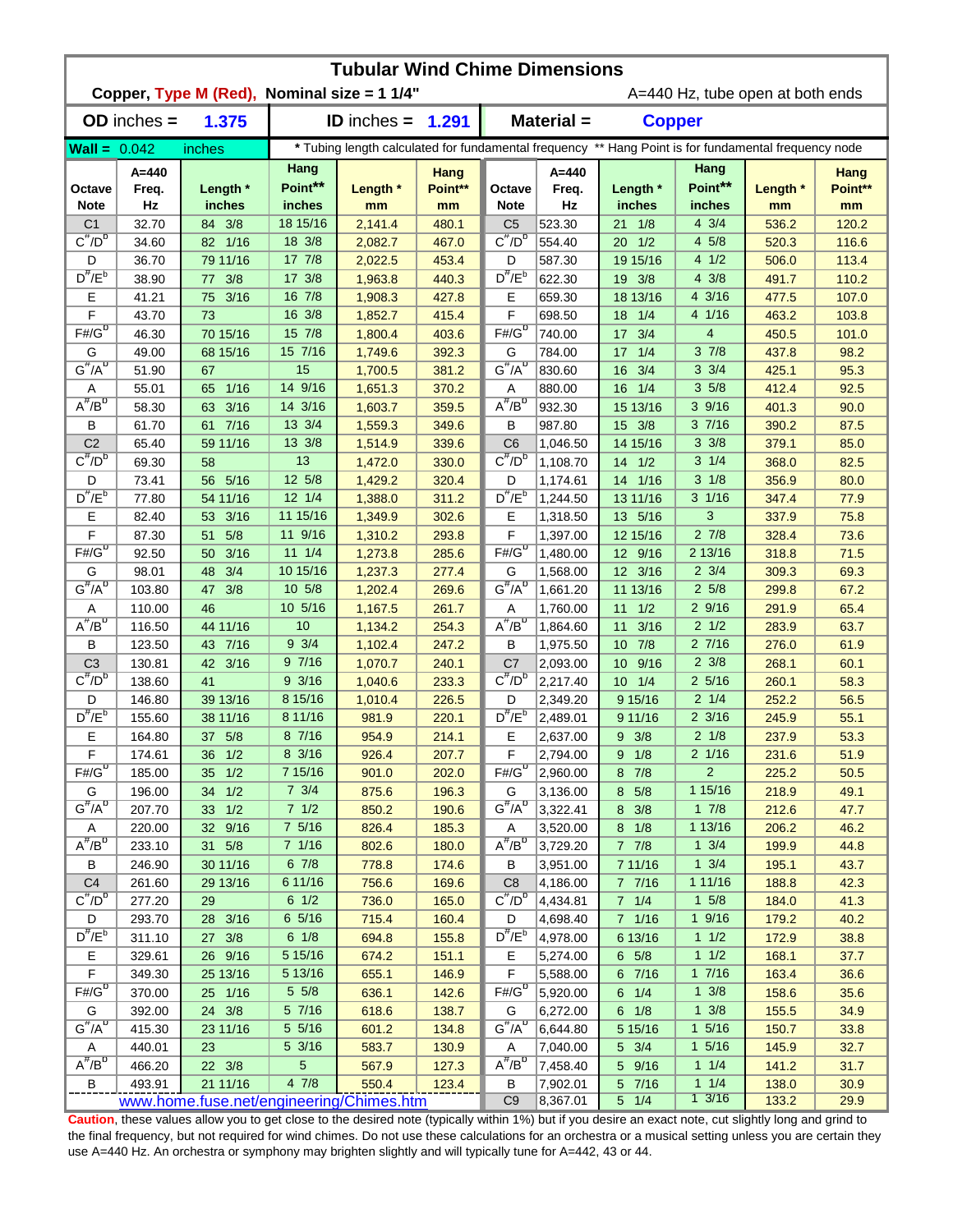|                                | <b>Tubular Wind Chime Dimensions</b><br>Copper, Type M (Red), Nominal size = 1 1/2"<br>A=440 Hz, tube open at both ends |                                          |                           |                      |                       |                                                                                                      |                          |                    |                              |                |                       |  |  |
|--------------------------------|-------------------------------------------------------------------------------------------------------------------------|------------------------------------------|---------------------------|----------------------|-----------------------|------------------------------------------------------------------------------------------------------|--------------------------|--------------------|------------------------------|----------------|-----------------------|--|--|
|                                | $OD$ inches $=$                                                                                                         | 1.625                                    |                           | <b>ID</b> inches $=$ | 1.527                 |                                                                                                      | Material =               | <b>Copper</b>      |                              |                |                       |  |  |
|                                |                                                                                                                         |                                          |                           |                      |                       | * Tubing length calculated for fundamental frequency ** Hang Point is for fundamental frequency node |                          |                    |                              |                |                       |  |  |
| $Wall = 0.049$                 |                                                                                                                         | inches                                   |                           |                      |                       |                                                                                                      |                          |                    |                              |                |                       |  |  |
| Octave<br><b>Note</b>          | A=440<br>Freq.<br>Hz                                                                                                    | Length *<br>inches                       | Hang<br>Point**<br>inches | Length *<br>mm       | Hang<br>Point**<br>mm | Octave<br><b>Note</b>                                                                                | $A = 440$<br>Freq.<br>Hz | Length *<br>inches | Hang<br>Point**<br>inches    | Length *<br>mm | Hang<br>Point**<br>mm |  |  |
| C <sub>1</sub>                 | 32.70                                                                                                                   | 91 3/4                                   | 20 9/16                   | 2,328.6              | 522.1                 | C <sub>5</sub>                                                                                       | 523.30                   | 22 15/16           | $5 \frac{1}{8}$              | 582.2          | 130.5                 |  |  |
| $C^{\frac{\pi}{}}/D^b$         | 34.60                                                                                                                   | 3/16<br>89                               | 20                        | 2,263.6              | 507.5                 | $C^{\#}/D^D$                                                                                         | 554.40                   | 22 5/16            | 5                            | 566.3          | 127.0                 |  |  |
| D                              | 36.70                                                                                                                   | 5/8<br>86                                | 19 7/16                   | 2,198.5              | 492.9                 | D                                                                                                    | 587.30                   | 5/8<br>21          | 47/8                         | 548.8          | 123.1                 |  |  |
| $D^{\#}/E^b$                   | 38.90                                                                                                                   | 1/8<br>84                                | 18 7/8                    | 2,135.1              | 478.7                 | $D^{\prime\prime}/E^b$                                                                               | 622.30                   | 1/16<br>21         | $4 \frac{3}{4}$              | 534.6          | 119.8                 |  |  |
| Е                              | 41.21                                                                                                                   | 3/4<br>81                                | 18 5/16                   | 2,074.8              | 465.2                 | Е                                                                                                    | 659.30                   | 7/16<br>20         | 4 9/16                       | 518.7          | 116.3                 |  |  |
| F                              | 43.70                                                                                                                   | 3/8<br>79.                               | 17 13/16                  | 2,014.5              | 451.7                 | F                                                                                                    | 698.50                   | 7/8<br>19          | 4 7/16                       | 504.4          | 113.1                 |  |  |
| $F#/\overline{G}^D$            | 46.30                                                                                                                   | 1/8<br>77                                | 17 5/16                   | 1,957.4              | 438.9                 | $F#/\overline{G}^D$                                                                                  | 740.00                   | 5/16<br>19         | 4 5/16                       | 490.2          | 109.9                 |  |  |
| G                              | 49.00                                                                                                                   | 74 15/16                                 | 16 13/16                  | 1,901.9              | 426.4                 | G                                                                                                    | 784.00                   | 3/4<br>18          | 4 3/16                       | 475.9          | 106.7                 |  |  |
| $G^{\#}/A^D$                   | 51.90                                                                                                                   | 72 13/16                                 | 16 5/16                   | 1,848.0              | 414.3                 | $G^H/A^D$                                                                                            | 830.60                   | 18 3/16            | 4 1/16                       | 461.6          | 103.5                 |  |  |
| A                              | 55.01                                                                                                                   | 70 3/4                                   | 15 7/8                    | 1,795.6              | 402.6                 | Α                                                                                                    | 880.00                   | 17 11/16           | 3 15/16                      | 448.9          | 100.6                 |  |  |
| $A^{\#}/B^D$                   | 58.30                                                                                                                   | 68 3/4                                   | 15 7/16                   | 1,744.9              | 391.2                 | $A^{\#}/B^D$                                                                                         | 932.30                   | 17 3/16            | 37/8                         | 436.2          | 97.8                  |  |  |
| В                              | 61.70                                                                                                                   | 66 13/16                                 | 15                        | 1,695.7              | 380.2                 | В                                                                                                    | 987.80                   | 16 11/16           | $3 \frac{3}{4}$              | 423.5          | 95.0                  |  |  |
| C <sub>2</sub><br>$C^{\#}/D^D$ | 65.40                                                                                                                   | 64 7/8                                   | 14 9/16                   | 1,646.5              | 369.2                 | C <sub>6</sub>                                                                                       | 1,046.50                 | 1/4<br>16          | 35/8                         | 412.4          | 92.5                  |  |  |
|                                | 69.30                                                                                                                   | 1/16<br>63                               | 14 1/8                    | 1,600.5              | 358.8                 | $C^{\prime\prime}/D^D$                                                                               | 1,108.70                 | 3/4<br>15          | $3 \frac{1}{2}$              | 399.7          | 89.6                  |  |  |
| D<br>$D^{\pi}/E^b$             | 73.41                                                                                                                   | 1/4<br>61                                | 13 3/4                    | 1,554.5              | 348.5                 | D<br>$D^{\pi}/E^b$                                                                                   | 1,174.61                 | 5/16<br>15         | 37/16                        | 388.6          | 87.1                  |  |  |
|                                | 77.80                                                                                                                   | 59 1/2                                   | 13 5/16                   | 1,510.1              | 338.6                 |                                                                                                      | 1,244.50                 | 14 7/8             | 35/16                        | 377.5          | 84.6                  |  |  |
| Е                              | 82.40                                                                                                                   | 57 13/16                                 | 12 15/16                  | 1,467.3              | 329.0                 | Е                                                                                                    | 1,318.50                 | 7/16<br>14         | $3 \t1/4$<br>$3 \frac{1}{8}$ | 366.4          | 82.2                  |  |  |
| F<br>$F# / G^D$                | 87.30                                                                                                                   | 3/16<br>56                               | 12 5/8<br>$12 \t1/4$      | 1,426.0              | 319.7                 | F<br>$F# / G^D$                                                                                      | 1,397.00                 | 1/16<br>14         | $3 \frac{1}{16}$             | 356.9          | 80.0                  |  |  |
|                                | 92.50                                                                                                                   | 9/16<br>54                               | $11 \t 7/8$               | 1,384.8              | 310.5                 |                                                                                                      | 1,480.00                 | 5/8<br>13<br>1/4   | 3                            | 345.8          | 77.5<br>75.4          |  |  |
| G<br>$G^{\#}/A^D$              | 98.01<br>103.80                                                                                                         | 53<br>1/2<br>51                          | 11 9/16                   | 1,345.1<br>1,307.1   | 301.6<br>293.0        | G<br>$G^{\#}/A^D$                                                                                    | 1,568.00<br>1,661.20     | 13<br>12 7/8       | $2 \frac{7}{8}$              | 336.3<br>326.8 | 73.3                  |  |  |
|                                | 110.00                                                                                                                  | 1/16<br>50                               | $11 \t1/4$                | 1,270.6              | 284.9                 |                                                                                                      | 1,760.00                 | $12 \t1/2$         | 2 13/16                      | 317.3          | 71.1                  |  |  |
| Α<br>$A^H/B^D$                 | 116.50                                                                                                                  | 5/8<br>48                                | 10 7/8                    | 1,234.1              | 276.7                 | Α<br>$A^{\#}/B^D$                                                                                    | 1,864.60                 | $12 \t1/8$         | 2 11/16                      | 307.7          | 69.0                  |  |  |
| В                              | 123.50                                                                                                                  | 1/4<br>47                                | 10 9/16                   | 1,199.2              | 268.9                 | В                                                                                                    | 1,975.50                 | 11 13/16           | $2\,5/8$                     | 299.8          | 67.2                  |  |  |
| C <sub>3</sub>                 | 130.81                                                                                                                  | 7/8<br>45                                | 10 5/16                   | 1,164.3              | 261.0                 | C <sub>7</sub>                                                                                       | 2,093.00                 | $11 \t1/2$         | 29/16                        | 291.9          | 65.4                  |  |  |
| $C^{\prime\prime}/D^b$         | 138.60                                                                                                                  | 9/16<br>44                               | 10                        | 1,131.0              | 253.6                 | $C^{\#}/D^b$                                                                                         | 2,217.40                 | $11 \t1/8$         | $2 \frac{1}{2}$              | 282.4          | 63.3                  |  |  |
| D                              | 146.80                                                                                                                  | 5/16<br>43                               | 9 11/16                   | 1,099.3              | 246.5                 | D                                                                                                    | 2,349.20                 | 10 13/16           | 27/16                        | 274.4          | 61.5                  |  |  |
| $D^{\prime\prime}/E^b$         | 155.60                                                                                                                  | 1/16<br>42                               | 97/16                     | 1,067.5              | 239.3                 | $D^{\#}/E^b$                                                                                         | 2,489.01                 | $10 \t1/2$         | $2 \frac{3}{8}$              | 266.5          | 59.7                  |  |  |
| Е                              | 164.80                                                                                                                  | 40 7/8                                   | 93/16                     | 1,037.4              | 232.6                 | Е                                                                                                    | 2,637.00                 | $10 \t1/4$         | $2\,5/16$                    | 260.1          | 58.3                  |  |  |
| F                              | 174.61                                                                                                                  | 39 11/16                                 | 87/8                      | 1,007.3              | 225.8                 | F                                                                                                    | 2,794.00                 | 9 15/16            | $2 \frac{1}{4}$              | 252.2          | 56.5                  |  |  |
| $F#/\overline{G}^D$            | 185.00                                                                                                                  | 38 9/16                                  | $8\,5/8$                  | 978.7                | 219.4                 | $F#/\overline{G}^D$                                                                                  | 2,960.00                 | 9 5/8              | $2 \frac{3}{16}$             | 244.3          | 54.8                  |  |  |
| G                              | 196.00                                                                                                                  | 37 1/2                                   | 8 7/16                    | 951.8                | 213.4                 | G                                                                                                    | 3,136.00                 | $9 \t3/8$          | $2 \frac{1}{8}$              | 237.9          | 53.3                  |  |  |
| $G^{\#}/A^D$                   | 207.70                                                                                                                  | 36 7/16                                  | 8 3/16                    | 924.8                | 207.3                 | $G^H/A^D$                                                                                            | 3,322.41                 | 9 1/8              | 2 1/16                       | 231.6          | 51.9                  |  |  |
| Α                              | 220.00                                                                                                                  | 35 3/8                                   | 7 15/16                   | 897.8                | 201.3                 | Α                                                                                                    | 3,520.00                 | 8 7/8              | $\overline{2}$               | 225.2          | 50.5                  |  |  |
| $A^{\#}/B^D$                   | 233.10                                                                                                                  | 34 3/8                                   | 7 11/16                   | 872.4                | 195.6                 | $A^{\overline{n}}/B^{\overline{D}}$                                                                  | 3,729.20                 | 8 9/16             | 1 15/16                      | 217.3          | 48.7                  |  |  |
| В                              | 246.90                                                                                                                  | 33 3/8                                   | 71/2                      | 847.1                | 189.9                 | В                                                                                                    | 3,951.00                 | 8 3/8              | $1 \t7/8$                    | 212.6          | 47.7                  |  |  |
| C <sub>4</sub>                 | 261.60                                                                                                                  | 32 7/16                                  | $7 \t1/4$                 | 823.3                | 184.6                 | C <sub>8</sub>                                                                                       | 4,186.00                 | $8 \t1/8$          | 1 13/16                      | 206.2          | 46.2                  |  |  |
| $C^{\frac{\pi}{}}/D^b$         | 277.20                                                                                                                  | $31 \t1/2$                               | 7 1/16                    | 799.5                | 179.2                 | $C^{\#}/D^D$                                                                                         | 4,434.81                 | $7 \t7/8$          | $1 \frac{3}{4}$              | 199.9          | 44.8                  |  |  |
| D                              | 293.70                                                                                                                  | 5/8<br>30 <sup>°</sup>                   | 67/8                      | 777.3                | 174.3                 | D                                                                                                    | 4,698.40                 | $7\quad5/8$        | 1 11/16                      | 193.5          | 43.4                  |  |  |
| $D^{\frac{\pi}{r}}/E^b$        | 311.10                                                                                                                  | 29 3/4                                   | 6 11/16                   | 755.1                | 169.3                 | $D^{\#}/E^b$                                                                                         | 4,978.00                 | 7 7/16             | 1 11/16                      | 188.8          | 42.3                  |  |  |
| Е                              | 329.61                                                                                                                  | 28 7/8                                   | $6 \frac{1}{2}$           | 732.8                | 164.3                 | Е                                                                                                    | 5,274.00                 | $7 \t1/4$          | $1 \t5/8$                    | 184.0          | 41.3                  |  |  |
| F                              | 349.30                                                                                                                  | 28 1/16                                  | 6 5/16                    | 712.2                | 159.7                 | F                                                                                                    | 5,588.00                 | $\overline{7}$     | 19/16                        | 177.7          | 39.8                  |  |  |
| $F# / G^D$                     | 370.00                                                                                                                  | 27 1/4                                   | 6 1/8                     | 691.6                | 155.1                 | $F# / G^D$                                                                                           | 5,920.00                 | 6 13/16            | $1 \t1/2$                    | 172.9          | 38.8                  |  |  |
| G                              | 392.00                                                                                                                  | 26 1/2                                   | 5 15/16                   | 672.6                | 150.8                 | G                                                                                                    | 6,272.00                 | $6\quad 5/8$       | $1 \t1/2$                    | 168.1          | 37.7                  |  |  |
| $G^{\#}/A^D$                   | 415.30                                                                                                                  | 25 3/4                                   | $5 \frac{3}{4}$           | 653.5                | 146.5                 | $G^{\#}/A^D$                                                                                         | 6,644.80                 | 6 7/16             | 17/16                        | 163.4          | 36.6                  |  |  |
| A                              | 440.01                                                                                                                  | 25                                       | $5 \frac{5}{8}$           | 634.5                | 142.3                 | Α                                                                                                    | 7,040.00                 | $6 \t1/4$          | $1 \frac{3}{8}$              | 158.6          | 35.6                  |  |  |
| $A^H/B^D$                      | 466.20                                                                                                                  | 24 5/16                                  | 57/16                     | 617.1                | 138.3                 | $A^H/B^D$                                                                                            | 7,458.40                 | 6 1/16             | $1 \frac{3}{8}$              | 153.9          | 34.5                  |  |  |
| В                              | 493.91                                                                                                                  | 23 5/8                                   | 5 5/16                    | 599.6                | 134.4                 | B                                                                                                    | 7,902.01                 | 5 7/8              | $1 \t5/16$                   | 149.1          | 33.4                  |  |  |
|                                |                                                                                                                         | www.home.fuse.net/engineering/Chimes.htm |                           |                      |                       | C <sub>9</sub>                                                                                       | 8,367.01                 | $5 \frac{3}{4}$    | 15/16                        | 145.9          | 32.7                  |  |  |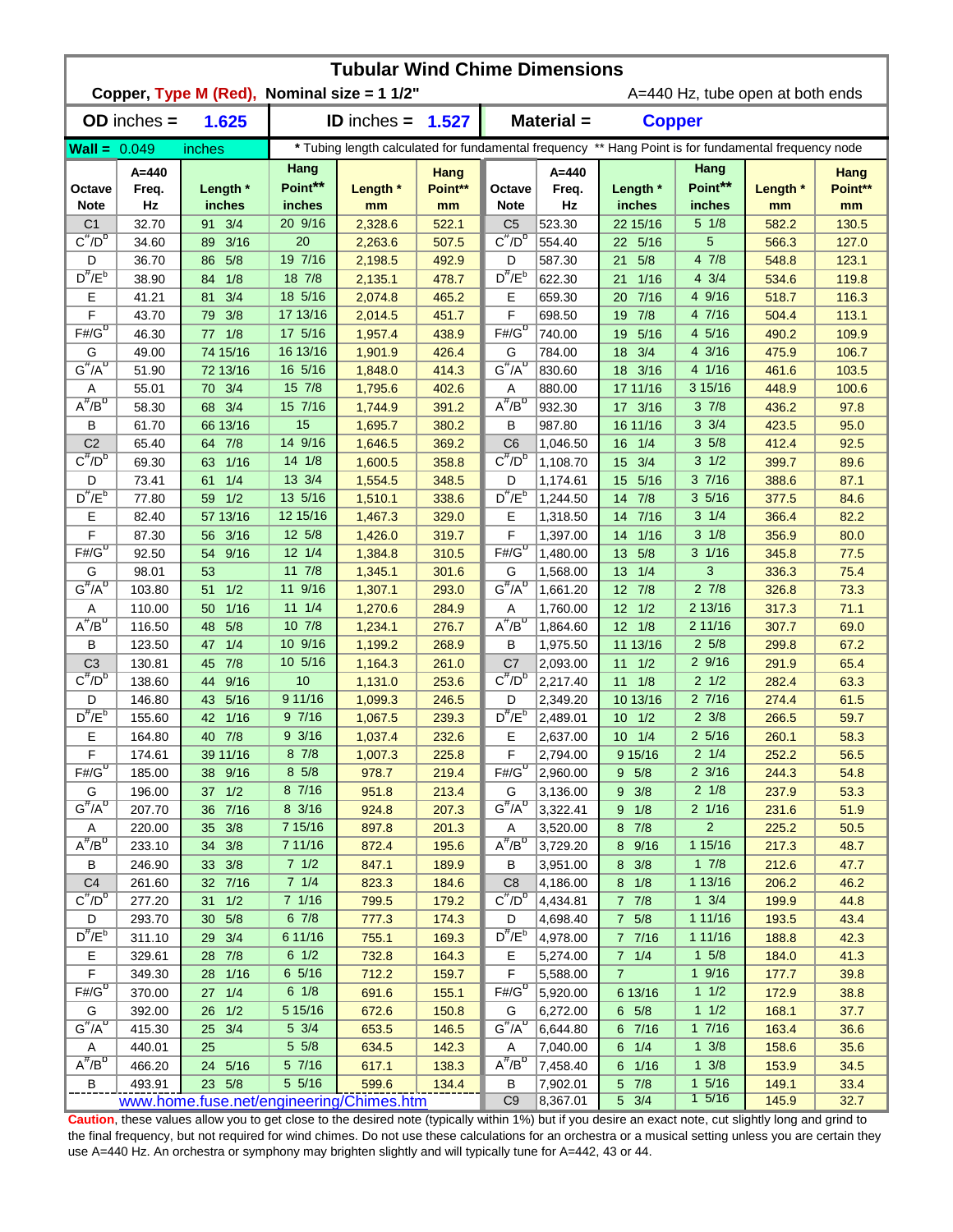|                               | <b>Tubular Wind Chime Dimensions</b> |                                          |                   |                        |                 |                                     |                  |                                  |                                                                                                      |             |                 |  |  |  |
|-------------------------------|--------------------------------------|------------------------------------------|-------------------|------------------------|-----------------|-------------------------------------|------------------|----------------------------------|------------------------------------------------------------------------------------------------------|-------------|-----------------|--|--|--|
|                               | <b>Copper, Type M (Red)</b>          |                                          |                   | Nominal size $= 2.0$ " |                 |                                     |                  | A=440 Hz, tube open at both ends |                                                                                                      |             |                 |  |  |  |
|                               | $OD$ inches $=$                      | 2.125                                    |                   | <b>ID</b> inches $=$   | 2.009           |                                     | Material =       | <b>Copper</b>                    |                                                                                                      |             |                 |  |  |  |
| $Wall = 0.058$                |                                      | inches                                   |                   |                        |                 |                                     |                  |                                  | * Tubing length calculated for fundamental frequency ** Hang Point is for fundamental frequency node |             |                 |  |  |  |
| Octave                        | A=440<br>Freq.                       | Length *                                 | Hang<br>Point**   | Length *               | Hang<br>Point** | Octave                              | $A=440$<br>Freq. | Length *                         | Hang<br>Point**                                                                                      | Length *    | Hang<br>Point** |  |  |  |
| <b>Note</b><br>C <sub>1</sub> | Hz<br>32.70                          | inches<br>105 1/16                       | inches<br>23 9/16 | mm<br>2,666.5          | mm<br>597.8     | <b>Note</b><br>C <sub>5</sub>       | Hz<br>523.30     | inches<br>26 1/4                 | inches<br>5 7/8                                                                                      | mm<br>666.2 | mm<br>149.4     |  |  |  |
| $C^{\#}/D^b$                  | 34.60                                | 102 3/16                                 | 22 15/16          | 2,593.5                | 581.5           | $C^{\#}/D^D$                        | 554.40           | 1/2<br>25                        | 5 11/16                                                                                              | 647.2       | 145.1           |  |  |  |
| D                             | 36.70                                | 3/16<br>99                               | 22 1/4            | 2,517.4                | 564.4           | D                                   | 587.30           | 24 13/16                         | 5 9/16                                                                                               | 629.7       | 141.2           |  |  |  |
| $D^{\#}/E^b$                  | 38.90                                | 3/8<br>96                                | 21 5/8            | 2,446.0                | 548.4           | $D^{\prime\prime}/E^b$              | 622.30           | 1/16<br>24                       | 5 3/8                                                                                                | 610.7       | 136.9           |  |  |  |
| Ε                             | 41.21                                | 5/8<br>93                                | 21                | 2,376.2                | 532.7           | Ε                                   | 659.30           | 3/8<br>23                        | $5 \t1/4$                                                                                            | 593.3       | 133.0           |  |  |  |
| F                             | 43.70                                | 7/8<br>90                                | 20 3/8            | 2,306.4                | 517.1           | F                                   | 698.50           | 22 3/4                           | $5 \frac{1}{8}$                                                                                      | 577.4       | 129.5           |  |  |  |
| $F# / G^D$                    | 46.30                                | 5/16<br>88                               | 19 13/16          | 2,241.4                | 502.5           | $F#/\overline{G}^D$                 | 740.00           | 1/16<br>22                       | 4 15/16                                                                                              | 559.9       | 125.5           |  |  |  |
| G                             | 49.00                                | 7/8<br>85                                | 19 1/4            | 2,179.5                | 488.6           | G                                   | 784.00           | 7/16<br>21                       | 4 13/16                                                                                              | 544.1       | 122.0           |  |  |  |
| $G^{\#}/A^D$                  | 51.90                                | 7/16<br>83                               | 18 11/16          | 2,117.6                | 474.8           | $G^H/A^D$                           | 830.60           | 7/8<br>20                        | 4 11/16                                                                                              | 529.8       | 118.8           |  |  |  |
| Α                             | 55.01                                | 81                                       | 18 3/16           | 2,055.8                | 460.9           | Α                                   | 880.00           | 1/4<br>20                        | 4 9/16                                                                                               | 513.9       | 115.2           |  |  |  |
| $A^{\#}/B^{\circ}$            | 58.30                                | 78 11/16                                 | 17 5/8            | 1,997.1                | 447.7           | $A^H/B^D$                           | 932.30           | 19 11/16                         | 4 7/16                                                                                               | 499.7       | 112.0           |  |  |  |
| В                             | 61.70                                | 1/2<br>76                                | $17 \frac{1}{8}$  | 1,941.6                | 435.3           | B                                   | 987.80           | 1/8<br>19                        | 4 5/16                                                                                               | 485.4       | 108.8           |  |  |  |
| C <sub>2</sub>                | 65.40                                | 5/16<br>74                               | 16 11/16          | 1,886.1                | 422.9           | C <sub>6</sub>                      | 1,046.50         | 9/16<br>18                       | $4 \frac{3}{16}$                                                                                     | 471.1       | 105.6           |  |  |  |
| $C^{\prime\prime}/D^D$        | 69.30                                | 3/16<br>72                               | 16 3/16           | 1,832.1                | 410.8           | $C^{\prime\prime}/D^D$              | 1,108.70         | 1/16<br>18                       | 4 1/16                                                                                               | 458.4       | 102.8           |  |  |  |
| D                             | 73.41                                | 1/8<br>70                                | 15 3/4            | 1,779.8                | 399.0           | D                                   | 1,174.61         | 9/16<br>17                       | 3 15/16                                                                                              | 445.7       | 99.9            |  |  |  |
| $D^{\frac{\pi}{}}/E^b$        | 77.80                                | 1/8<br>68                                | 15 1/4            | 1,729.0                | 387.6           | $D^{\pi}/E^b$                       | 1,244.50         | 1/16<br>17                       | 3 13/16                                                                                              | 433.0       | 97.1            |  |  |  |
| Е                             | 82.40                                | 3/16<br>66                               | 14 13/16          | 1,679.8                | 376.6           | Е                                   | 1,318.50         | 9/16<br>16                       | 3 11/16                                                                                              | 420.4       | 94.2            |  |  |  |
| F                             | 87.30                                | 5/16<br>64                               | 14 7/16           | 1,632.3                | 366.0           | F                                   | 1,397.00         | 1/16<br>16                       | 35/8                                                                                                 | 407.7       | 91.4            |  |  |  |
| $F# / G^D$                    | 92.50                                | 1/2<br>62                                | 14                | 1,586.3                | 355.6           | $F# / G^D$                          | 1,480.00         | 15<br>5/8                        | $3 \frac{1}{2}$                                                                                      | 396.6       | 88.9            |  |  |  |
| G                             | 98.01                                | 60 11/16                                 | 13 5/8            | 1,540.2                | 345.3           | G                                   | 1,568.00         | 15<br>3/16                       | $3 \frac{3}{8}$                                                                                      | 385.5       | 86.4            |  |  |  |
| $G^{\#}/A^D$                  | 103.80                               | 59                                       | 13 1/4            | 1,497.4                | 335.7           | $G^{\#}/A^D$                        | 1,661.20         | 3/4<br>14                        | $3\,5/16$                                                                                            | 374.4       | 83.9            |  |  |  |
| Α                             | 110.00                               | 5/16<br>57 <sub>2</sub>                  | 12 7/8            | 1,454.6                | 326.1           | Α                                   | 1,760.00         | 14 5/16                          | $3 \frac{3}{16}$                                                                                     | 363.3       | 81.4            |  |  |  |
| $A^H/B^D$                     | 116.50                               | 55 11/16                                 | $12 \frac{1}{2}$  | 1,413.3                | 316.9           | $A^{\#}/B^D$                        | 1,864.60         | 13 15/16                         | $3 \frac{1}{8}$                                                                                      | 353.7       | 79.3            |  |  |  |
| B                             | 123.50                               | 54 1/16                                  | $12 \frac{1}{8}$  | 1,372.1                | 307.6           | B                                   | 1,975.50         | $13 \quad 1/2$                   | 3                                                                                                    | 342.6       | 76.8            |  |  |  |
| C <sub>3</sub>                | 130.81                               | 52 9/16                                  | 11 13/16          | 1,334.0                | 299.1           | C <sub>7</sub>                      | 2,093.00         | 13 1/8                           | 2 15/16                                                                                              | 333.1       | 74.7            |  |  |  |
| $C^{\#}/D^b$                  | 138.60                               | 1/16<br>51                               | 11 7/16           | 1,296.0                | 290.6           | $C^{\prime\prime}/D^{\prime\prime}$ | 2,217.40         | 12 3/4                           | $2 \frac{7}{8}$                                                                                      | 323.6       | 72.5            |  |  |  |
| D                             | 146.80                               | 5/8<br>49                                | $11 \t1/8$        | 1,259.5                | 282.4           | D                                   | 2,349.20         | 12 3/8                           | $2 \frac{3}{4}$                                                                                      | 314.1       | 70.4            |  |  |  |
| $D^{\#}/E^b$                  | 155.60                               | 48 3/16                                  | 10 13/16          | 1,223.0                | 274.2           | $D^{\#}/E^b$                        | 2,489.01         | 12 1/16                          | 2 11/16                                                                                              | 306.1       | 68.6            |  |  |  |
| Е                             | 164.80                               | 46 13/16                                 | 101/2             | 1,188.1                | 266.4           | Е                                   | 2,637.00         | 11 11/16                         | $2\,5/8$                                                                                             | 296.6       | 66.5            |  |  |  |
| F                             | 174.61                               | 45 1/2                                   | $10 \t3/16$       | 1,154.8                | 258.9           | F                                   | 2,794.00         | $11 \t3/8$                       | 29/16                                                                                                | 288.7       | 64.7            |  |  |  |
| $F#/\overline{G}^{\sigma}$    | 185.00                               | 44 3/16                                  | 9 15/16           | 1,121.5                | 251.4           | $F# / G^D$                          | 2,960.00         | 11 1/16                          | $2 \frac{1}{2}$                                                                                      | 280.8       | 62.9            |  |  |  |
| G                             | 196.00                               | 42 15/16                                 | 95/8              | 1,089.8                | 244.3           | G                                   | 3,136.00         | 10 3/4                           | 27/16                                                                                                | 272.8       | 61.2            |  |  |  |
| $G^{\#}/A^D$                  | 207.70                               | 41 11/16                                 | $9 \frac{3}{8}$   | 1,058.0                | 237.2           | $G^H/A^D$                           | 3,322.41         | 10 7/16                          | $2\frac{5}{16}$                                                                                      | 264.9       | 59.4            |  |  |  |
| A                             | 220.00                               | 40 1/2                                   | 9 1/16            | 1,027.9                | 230.5           | Α                                   | 3,520.00         | 10 1/8                           | $2 \frac{1}{4}$                                                                                      | 257.0       | 57.6            |  |  |  |
| $A^{\#}/B^D$                  | 233.10                               | 39 3/8                                   | 8 13/16           | 999.3                  | 224.1           | $A^{\#}/B^D$                        | 3,729.20         | 9 13/16                          | $2 \frac{3}{16}$                                                                                     | 249.0       | 55.8            |  |  |  |
| В                             | 246.90                               | 38 1/4                                   | 8 9/16            | 970.8                  | 217.6           | В                                   | 3,951.00         | 9 9/16                           | $2 \frac{1}{8}$                                                                                      | 242.7       | 54.4            |  |  |  |
| C <sub>4</sub>                | 261.60                               | 37 1/8                                   | 8 5/16            | 942.2                  | 211.2           | C <sub>8</sub>                      | 4,186.00         | 9 5/16                           | $2 \frac{1}{16}$                                                                                     | 236.4       | 53.0            |  |  |  |
| $C^{\pi}/D^b$                 | 277.20                               | 36 1/8                                   | $8 \frac{1}{8}$   | 916.9                  | 205.6           | $C^{\pi}/D^b$                       | 4,434.81         | 9                                | $\overline{2}$                                                                                       | 228.4       | 51.2            |  |  |  |
| D                             | 293.70                               | 35 1/16                                  | $7 \t7/8$         | 889.9                  | 199.5           | D                                   | 4,698.40         | 8 3/4                            | 1 15/16                                                                                              | 222.1       | 49.8            |  |  |  |
| $D^{\#}/E^b$                  | 311.10                               | 1/16<br>34                               | $7\frac{5}{8}$    | 864.5                  | 193.8           | $D^{\#}/E^b$                        | 4,978.00         | $8 \t1/2$                        | 17/8                                                                                                 | 215.7       | 48.4            |  |  |  |
| Е                             | 329.61                               | 1/8<br>33 <sup>°</sup>                   | 7 7/16            | 840.7                  | 188.5           | Е                                   | 5,274.00         | $8 \t1/4$                        | 17/8                                                                                                 | 209.4       | 46.9            |  |  |  |
| F                             | 349.30                               | 32 1/8                                   | $7 \frac{3}{16}$  | 815.3                  | 182.8           | F                                   | 5,588.00         | 8 1/16                           | 1 13/16                                                                                              | 204.6       | 45.9            |  |  |  |
| $F# / G^D$                    | 370.00                               | 31<br>1/4                                | 7 <sup>7</sup>    | 793.1                  | 177.8           | $F# / G^D$                          | 5,920.00         | 7 13/16                          | $1 \frac{3}{4}$                                                                                      | 198.3       | 44.5            |  |  |  |
| G                             | 392.00                               | 3/8<br>30                                | 6 13/16           | 770.9                  | 172.8           | G                                   | 6,272.00         | 7 9/16                           | 1 11/16                                                                                              | 191.9       | 43.0            |  |  |  |
| $G^{\#}/A^D$                  | 415.30                               | 29 1/2                                   | $6\;\;5/8$        | 748.7                  | 167.9           | $G^{\overline{n}}/A^{\overline{D}}$ | 6,644.80         | $7 \frac{3}{8}$                  | $1 \t5/8$                                                                                            | 187.2       | 42.0            |  |  |  |
| Α                             | 440.01                               | 28 5/8                                   | 6 7/16            | 726.5                  | 162.9           | A                                   | 7,040.00         | 7 3/16                           | $1 \t5/8$                                                                                            | 182.4       | 40.9            |  |  |  |
| $A^H/B^D$                     | 466.20                               | 27 13/16                                 | $6 \t1/4$         | 705.9                  | 158.3           | $A^H/B^D$                           | 7,458.40         | 6 15/16                          | $1 \frac{9}{16}$                                                                                     | 176.1       | 39.5            |  |  |  |
| В                             | 493.91                               | 27 1/16                                  | 6 1/16            | 686.8                  | 154.0           | B                                   | 7,902.01         | $6 \t3/4$                        | 11/2                                                                                                 | 171.3       | 38.4            |  |  |  |
|                               |                                      | www.home.fuse.net/engineering/Chimes.htm |                   |                        |                 | C <sub>9</sub>                      | 8,367.01         | 6 9/16                           | $1 \t1/2$                                                                                            | 166.6       | 37.3            |  |  |  |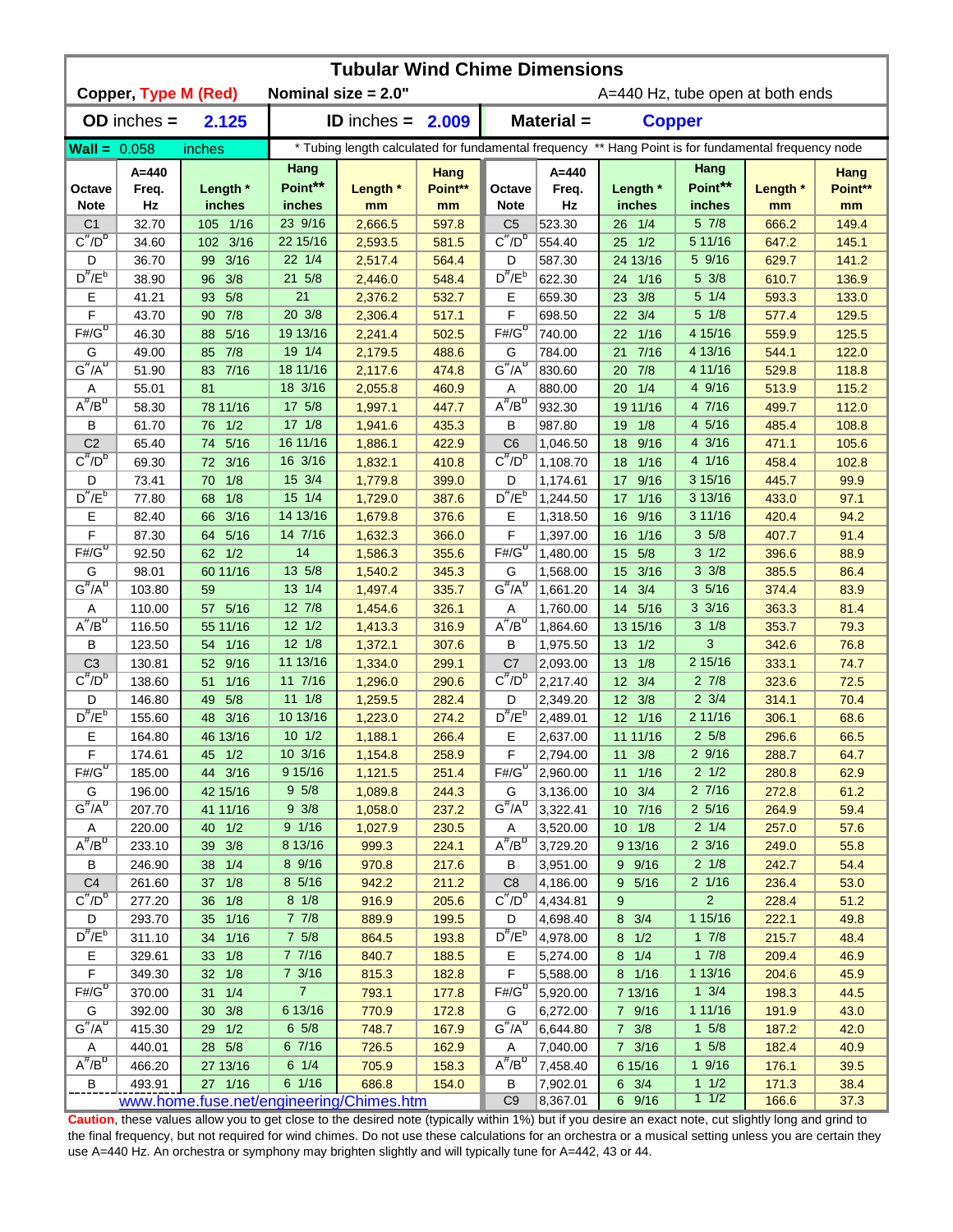|                                          | <b>Tubular Wind Chime Dimensions</b> |                                          |                  |                                |                |                                                                                                      |                      |                        |                           |                                  |                |  |  |  |
|------------------------------------------|--------------------------------------|------------------------------------------|------------------|--------------------------------|----------------|------------------------------------------------------------------------------------------------------|----------------------|------------------------|---------------------------|----------------------------------|----------------|--|--|--|
|                                          | <b>Copper, Type M (Red)</b>          |                                          |                  | Nominal size = $2 \frac{1}{2}$ |                |                                                                                                      |                      |                        |                           | A=440 Hz, tube open at both ends |                |  |  |  |
|                                          | $OD$ inches $=$                      | 2.625                                    |                  | <b>ID</b> inches = $2.495$     |                |                                                                                                      | Material =           | <b>Copper</b>          |                           |                                  |                |  |  |  |
| <b>Wall = <math>0.065</math></b>         |                                      | inches                                   |                  |                                |                | * Tubing length calculated for fundamental frequency ** Hang Point is for fundamental frequency node |                      |                        |                           |                                  |                |  |  |  |
|                                          | $A = 440$                            |                                          | Hang             |                                | Hang           |                                                                                                      | $A = 440$            |                        | Hang                      |                                  | Hang           |  |  |  |
| Octave                                   | Freq.                                | Length *                                 | Point**          | Length *                       | Point**        | Octave                                                                                               | Freq.                | Length *               | Point**                   | Length *                         | Point**        |  |  |  |
| <b>Note</b>                              | Hz                                   | inches                                   | inches           | mm                             | mm             | <b>Note</b>                                                                                          | Hz                   | inches                 | inches                    | mm                               | mm             |  |  |  |
| C <sub>1</sub><br>$C^{\overline{n}}/D^b$ | 32.70                                | 116 15/16                                | 26 3/16          | 2,967.9                        | 665.4          | C <sub>5</sub><br>$C^{\#}/D^D$                                                                       | 523.30               | 29 1/4                 | 6 9/16                    | 742.4                            | 166.4          |  |  |  |
|                                          | 34.60                                | 113 11/16<br>110 3/8                     | 25 1/2<br>24 3/4 | 2,885.4                        | 646.9          |                                                                                                      | 554.40<br>587.30     | 3/8<br>28<br>27 5/8    | $6 \frac{3}{8}$<br>6 3/16 | 720.2                            | 161.5          |  |  |  |
| D<br>$D^{\#}/E^b$                        | 36.70<br>38.90                       | 1/4<br>107                               | 24 1/16          | 2,801.3<br>2,722.0             | 628.1<br>610.3 | D<br>$D^{\prime\prime}/E^b$                                                                          | 622.30               | 26 13/16               | $6\phantom{1}6$           | 701.1<br>680.5                   | 157.2<br>152.6 |  |  |  |
| Ε                                        | 41.21                                | 3/16<br>104                              | 23 3/8           | 2,644.3                        | 592.8          | Ε                                                                                                    | 659.30               | 1/16<br>26             | 5 13/16                   | 661.5                            | 148.3          |  |  |  |
| F                                        | 43.70                                | 3/16<br>101                              | 22 11/16         | 2,568.1                        | 575.8          | F                                                                                                    | 698.50               | 5/16<br>25             | 5 11/16                   | 642.4                            | 144.0          |  |  |  |
| $F# / G^D$                               | 46.30                                | 5/16<br>98                               | 22 1/16          | 2,495.2                        | 559.4          | $F# / G^D$                                                                                           | 740.00               | 24 9/16                | $5 \frac{1}{2}$           | 623.4                            | 139.8          |  |  |  |
| G                                        | 49.00                                | 95 9/16                                  | 21 7/16          | 2,425.4                        | 543.8          | G                                                                                                    | 784.00               | 7/8<br>23              | 5 3/8                     | 605.9                            | 135.9          |  |  |  |
| $G^{\#}/A^D$                             | 51.90                                | 92 13/16                                 | 20 13/16         | 2,355.6                        | 528.1          | $G^{\#}/A^D$                                                                                         | 830.60               | 3/16<br>23             | 5 3/16                    | 588.5                            | 131.9          |  |  |  |
| Α                                        | 55.01                                | 3/16<br>90 <sub>o</sub>                  | 20 1/4           | 2,289.0                        | 513.2          | Α                                                                                                    | 880.00               | 9/16<br>22             | 5 1/16                    | 572.6                            | 128.4          |  |  |  |
| $A^H/B^D$                                | 58.30                                | 9/16<br>87                               | 19 5/8           | 2,222.3                        | 498.2          | $A^H/B^D$                                                                                            | 932.30               | 7/8<br>21              | 4 7/8                     | 555.2                            | 124.5          |  |  |  |
| В                                        | 61.70                                | 1/8<br>85                                | 19 1/16          | 2,160.5                        | 484.4          | B                                                                                                    | 987.80               | 1/4<br>21              | $4 \frac{3}{4}$           | 539.3                            | 120.9          |  |  |  |
| C <sub>2</sub>                           | 65.40                                | 82 11/16                                 | 18 9/16          | 2,098.6                        | 470.5          | C <sub>6</sub>                                                                                       | 1,046.50             | 20 11/16               | 4 5/8                     | 525.0                            | 117.7          |  |  |  |
| $C^{\#}/D^D$                             | 69.30                                | 5/16<br>80                               | 18               | 2,038.3                        | 457.0          | $C^{\prime\prime}/D^D$                                                                               | 1,108.70             | 1/16<br>20             | 41/2                      | 509.2                            | 114.2          |  |  |  |
| D                                        | 73.41                                | 78 1/16                                  | $17 \frac{1}{2}$ | 1,981.2                        | 444.2          | D                                                                                                    | 1,174.61             | 1/2<br>19              | $4 \frac{3}{8}$           | 494.9                            | 111.0          |  |  |  |
| $D^{\pi}/E^b$                            | 77.80                                | 75 13/16                                 | 17               | 1,924.1                        | 431.4          | $D^{\pi}/E^b$                                                                                        | 1,244.50             | 18 15/16               | 41/4                      | 480.6                            | 107.8          |  |  |  |
| Е                                        | 82.40                                | 73 11/16                                 | 16 1/2           | 1,870.2                        | 419.3          | Е                                                                                                    | 1,318.50             | 7/16<br>18             | 41/8                      | 467.9                            | 104.9          |  |  |  |
| F                                        | 87.30                                | 9/16<br>71                               | 16 1/16          | 1,816.3                        | 407.2          | F                                                                                                    | 1,397.00             | 17 7/8                 | $\overline{\mathbf{4}}$   | 453.7                            | 101.7          |  |  |  |
| $F# / G^D$                               | 92.50                                | 9/16<br>69                               | 15 5/8           | 1,765.5                        | 395.8          | $F# / G^D$                                                                                           | 1,480.00             | 17 3/8                 | 37/8                      | 441.0                            | 98.9           |  |  |  |
| G                                        | 98.01                                | 9/16<br>67                               | 15 1/8           | 1,714.7                        | 384.4          | G                                                                                                    | 1,568.00             | 7/8<br>16              | 3 13/16                   | 428.3                            | 96.0           |  |  |  |
| $G^{\#}/A^D$                             | 103.80                               | 5/8<br>65                                | 14 11/16         | 1,665.6                        | 373.4          | $G^{\#}/A^D$                                                                                         | 1,661.20             | 16 7/16                | 3 11/16                   | 417.2                            | 93.5           |  |  |  |
| Α                                        | 110.00                               | 3/4<br>63                                | 14 5/16          | 1,618.0                        | 362.7          | Α                                                                                                    | 1,760.00             | 15 15/16               | 39/16                     | 404.5                            | 90.7           |  |  |  |
| $A^{\#}/B^{\sigma}$                      | 116.50                               | 61 15/16                                 | 13 7/8           | 1,572.0                        | 352.4          | $A^H/B^D$                                                                                            | 1,864.60             | $15 \t1/2$             | $3 \frac{1}{2}$           | 393.4                            | 88.2           |  |  |  |
| в                                        | 123.50                               | 3/16<br>60                               | 13 1/2           | 1,527.6                        | 342.5          | B                                                                                                    | 1,975.50             | 1/16<br>15             | $3 \frac{3}{8}$           | 382.3                            | 85.7           |  |  |  |
| C <sub>3</sub>                           | 130.81                               | 1/2<br>58                                | 13 1/8           | 1,484.7                        | 332.9          | C <sub>7</sub>                                                                                       | 2,093.00             | 14 5/8                 | $3 \t1/4$                 | 371.2                            | 83.2           |  |  |  |
| $C^{\prime\prime}/D^b$                   | 138.60                               | 56 13/16                                 | $12 \frac{3}{4}$ | 1,441.9                        | 323.3          | $C^{\#}/D^D$                                                                                         | 2.217.40             | 14 3/16                | $3 \frac{3}{16}$          | 360.1                            | 80.7           |  |  |  |
| D                                        | 146.80                               | 3/16<br>55                               | $12 \frac{3}{8}$ | 1,400.7                        | 314.0          | D                                                                                                    | 2,349.20             | 13 13/16               | $3 \frac{1}{8}$           | 350.6                            | 78.6           |  |  |  |
| $D^{\#}/E^b$                             | 155.60                               | 5/8<br>53                                | 12               | 1,361.0                        | 305.1          | $D^{\#}/E^b$                                                                                         | 2,489.01             | 13 3/8                 | 3                         | 339.5                            | 76.1           |  |  |  |
| Е                                        | 164.80                               | 52 1/8                                   | 11 11/16         | 1,322.9                        | 296.6          | Е                                                                                                    | 2,637.00             | 13                     | 2 15/16                   | 329.9                            | 74.0           |  |  |  |
| F                                        | 174.61                               | 50 5/8                                   | $11 \t3/8$       | 1,284.9                        | 288.1          | F                                                                                                    | 2,794.00             | 12 5/8                 | 2 13/16                   | 320.4                            | 71.8           |  |  |  |
| $F# / G^D$                               | 185.00                               | 49 3/16                                  | 11<br>10 11/16   | 1,248.4                        | 279.9          | $F# / G^D$                                                                                           | 2,960.00             | 12 5/16                | $2 \frac{3}{4}$           | 312.5                            | 70.1           |  |  |  |
| G<br>$G^{\#}/A^D$                        | 196.00                               | 47 3/4                                   | $10 \frac{3}{8}$ | 1,211.9                        | 271.7          | G<br>$G^H/A^D$                                                                                       | 3,136.00             | 11 15/16               | 2 11/16<br>$2\;5/8$       | 303.0                            | 67.9           |  |  |  |
|                                          | 207.70                               | 46 3/8<br>45 1/16                        | $10 \t1/8$       | 1,177.0                        | 263.9          |                                                                                                      | 3,322.41             | 11 5/8                 | $2 \frac{1}{2}$           | 295.0                            | 66.1<br>64.0   |  |  |  |
| A<br>$A^{\#}/B^D$                        | 220.00<br>233.10                     | 43 13/16                                 | 9 13/16          | 1,143.7<br>1,112.0             | 256.4<br>249.3 | A<br>$A^{\overline{n}}/B^D$                                                                          | 3,520.00<br>3,729.20 | $11 \t1/4$<br>10 15/16 | 27/16                     | 285.5<br>277.6                   | 62.2           |  |  |  |
| В                                        | 246.90                               | 42 9/16                                  | $9 \frac{9}{16}$ | 1,080.2                        | 242.2          | В                                                                                                    | 3,951.00             | 10 5/8                 | $2 \frac{3}{8}$           | 269.7                            | 60.5           |  |  |  |
| C <sub>4</sub>                           | 261.60                               | 41 3/8                                   | $9 \t1/4$        | 1,050.1                        | 235.4          | C <sub>8</sub>                                                                                       | 4,186.00             | 10 5/16                | $2\frac{5}{16}$           | 261.7                            | 58.7           |  |  |  |
| $C^{\frac{\pi}{}}/D^b$                   | 277.20                               | 40 3/16                                  | 9                | 1,020.0                        | 228.7          | $C^{\pi}/D^b$                                                                                        | 4,434.81             | 10 1/16                | $2 \frac{1}{4}$           | 255.4                            | 57.3           |  |  |  |
| D                                        | 293.70                               | 39                                       | 8 3/4            | 989.8                          | 221.9          | D                                                                                                    | 4,698.40             | $9 \t3/4$              | $2 \frac{3}{16}$          | 247.5                            | 55.5           |  |  |  |
| $D^{\frac{\pi}{r}}/E^b$                  | 311.10                               | 37 15/16                                 | $8 \frac{1}{2}$  | 962.9                          | 215.9          | $D^{\#}/E^b$                                                                                         | 4,978.00             | $9 \t1/2$              | $2 \frac{1}{8}$           | 241.1                            | 54.1           |  |  |  |
| Е                                        | 329.61                               | 36 13/16                                 | $8 \t1/4$        | 934.3                          | 209.5          | Е                                                                                                    | 5,274.00             | $9 \frac{3}{16}$       | $2 \frac{1}{16}$          | 233.2                            | 52.3           |  |  |  |
| F                                        | 349.30                               | 35 13/16                                 | 8                | 908.9                          | 203.8          | F                                                                                                    | 5,588.00             | 8 15/16                | $\overline{2}$            | 226.8                            | 50.9           |  |  |  |
| $F# / G^D$                               | 370.00                               | 34   3/4                                 | 7 13/16          | 882.0                          | 197.7          | $F# / G^D$                                                                                           | 5,920.00             | 8 11/16                | 1 15/16                   | 220.5                            | 49.4           |  |  |  |
| G                                        | 392.00                               | 33 3/4                                   | 7 9/16           | 856.6                          | 192.0          | G                                                                                                    | 6,272.00             | 8 7/16                 | $1 \t7/8$                 | 214.1                            | 48.0           |  |  |  |
| $G^{\#}/A^D$                             | 415.30                               | 32 13/16                                 | $7 \frac{3}{8}$  | 832.8                          | 186.7          | $G^H/A^D$                                                                                            | 6,644.80             | 8 3/16                 | 1 13/16                   | 207.8                            | 46.6           |  |  |  |
| Α                                        | 440.01                               | 31 7/8                                   | $7 \t1/8$        | 809.0                          | 181.4          | Α                                                                                                    | 7,040.00             | 8                      | 1 13/16                   | 203.0                            | 45.5           |  |  |  |
| $A^H/B^D$                                | 466.20                               | 31                                       | 6 15/16          | 786.8                          | 176.4          | $A^{\#}/B^{\overline{O}}$                                                                            | 7,458.40             | $7 \frac{3}{4}$        | $1 \t3/4$                 | 196.7                            | 44.1           |  |  |  |
| В                                        | 493.91                               | 30 1/16                                  | $6 \frac{3}{4}$  | 763.0                          | 171.1          | B                                                                                                    | 7,902.01             | $7$ $1/2$              | 1 11/16                   | 190.4                            | 42.7           |  |  |  |
|                                          |                                      | www.home.fuse.net/engineering/Chimes.htm |                  |                                |                | C <sub>9</sub>                                                                                       | 8,367.01             | 7 5/16                 | 15/8                      | 185.6                            | 41.6           |  |  |  |